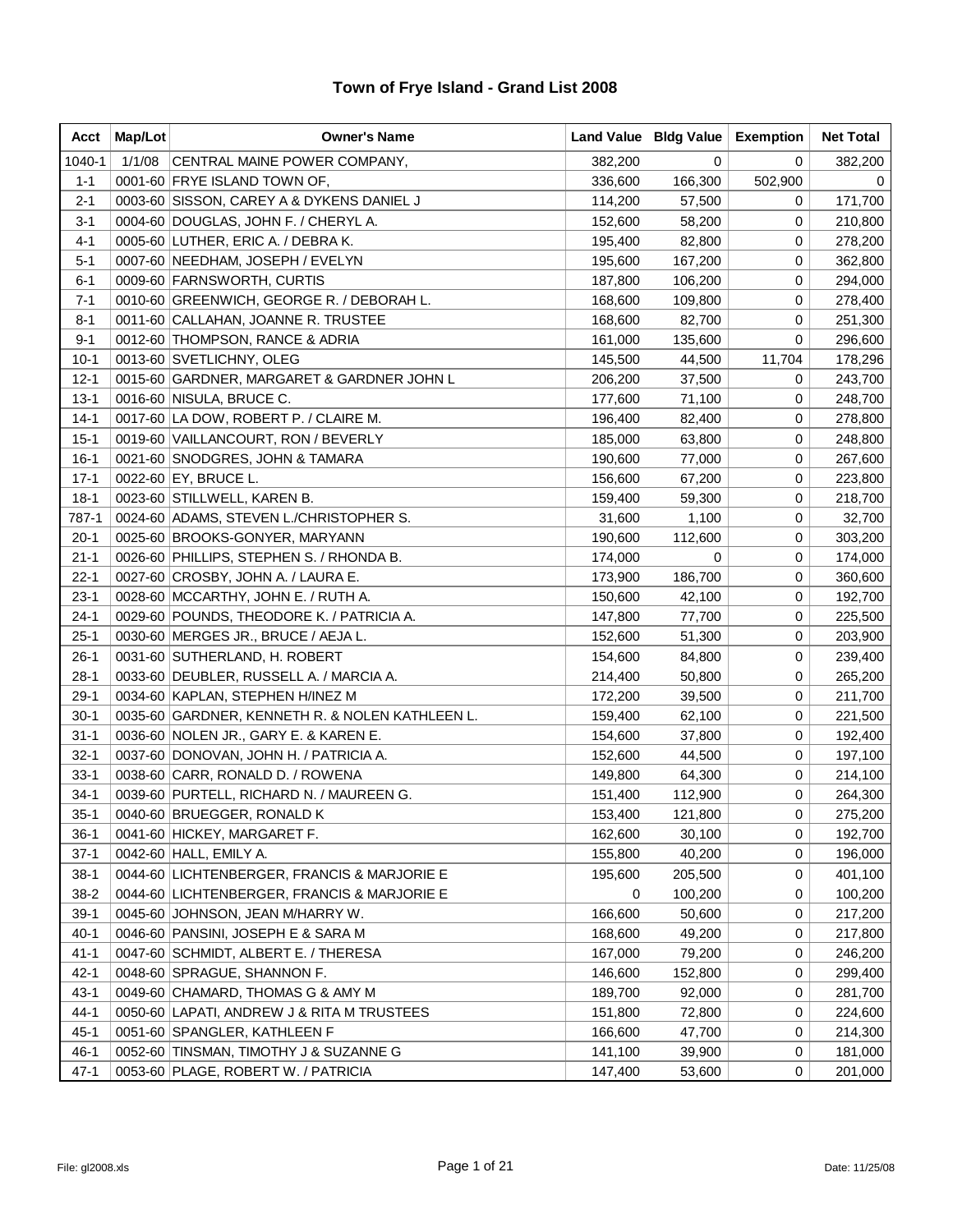| Acct     | Map/Lot | <b>Owner's Name</b>                               |         | Land Value   Bldg Value | <b>Exemption</b> | <b>Net Total</b> |
|----------|---------|---------------------------------------------------|---------|-------------------------|------------------|------------------|
| $48 - 1$ |         | 0054-60 BRUMAGHIM, NEAL D.& BRIANA J.             | 146,600 | 63,700                  | 0                | 210,300          |
| $50-1$   |         | 0056-60 DONOVAN, JOSEPH A & MARLENE               | 197,400 | 88,400                  | 0                | 285,800          |
| $51 - 1$ |         | 0057-60 GASS, JOHN & KELLY A                      | 157,800 | 122,100                 | 0                | 279,900          |
| $52-1$   |         | 0058-60 THERRIEN, JEFFREY / ROSALIND              | 157,400 | 113,800                 | 0                | 271,200          |
| $53-1$   |         | 0059-60 GEORGETTE, ROGER P.                       | 157,400 | 77,600                  | 0                | 235,000          |
| $54-1$   |         | 0060-60 MINER, MARGARET / ROBERT                  | 159,800 | 138,800                 | 0                | 298,600          |
| $55 - 1$ |         | 0061-60 THE ELISSA NORRIS, TRUST                  | 162,600 | 265,700                 | 0                | 428,300          |
| $56-1$   |         | 0062-60 BERGMAN, GUNARD E.                        | 164,600 | 62,500                  | 0                | 227,100          |
| $57-1$   |         | 0063-60 MASAYDA, JOHN E.                          | 163,400 | 144,000                 | 0                | 307,400          |
| $58-1$   |         | 0064-60 DESFOSSES, ROBERT R. / CAROLINE S.        | 163,000 | 40,800                  | 0                | 203,800          |
| $59-1$   |         | 0065-60 DIANA G. LUCHOR, LIVING TRUST             | 153,400 | 109,100                 | 0                | 262,500          |
| $60-1$   |         | 0066-60 STANFORD, LELAND P. / KATHLEEN P.         | 150,600 | 141,500                 | 0                | 292,100          |
| $61 - 1$ |         | 0067-60 CIULLA, STEPHEN M.                        | 152,600 | 169,400                 | 0                | 322,000          |
| $62 - 1$ |         | 0068-60 HOMMEL, CARLTON O. FAMILY TRUST           | 151,400 | 55,500                  | 8,008            | 198,892          |
| $63-1$   |         | 0069-60 SAUNDERS, MICHAEL G. / MARY JO            | 155,800 | 205,100                 | 0                | 360,900          |
| $64-1$   |         | 0070-60 ORSZAG, STEVEN / REBA                     | 155,800 | 94,800                  | 0                | 250,600          |
| $65-1$   |         | 0071-60 ORSZAG ASSOCIATION, ORSZAG ASSOCIATION    | 160,600 | 288,600                 | 0                | 449,200          |
| 66-1     |         | 0072-60 TRAVIS, FAMILY TRUST                      | 172,600 | 283,200                 | 0                | 455,800          |
| $67-1$   |         | 0073-60 JOHNSON, MONROE J. / NAN M.               | 181,600 | 119,200                 | 0                | 300,800          |
| $68-1$   |         | 0074-60 LIMAURO, REBECCA A TRUSTEE                | 186,600 | 98,700                  | 0                | 285,300          |
| 866-1    |         | 0075-60 FRYE ISLAND INC.,                         | 16,200  | 0                       | 16,200           | 0                |
| 867-1    |         | 0076-60 FRYE ISLAND INC.,                         | 13,100  | 0                       | 13,100           | 0                |
| $70-1$   |         | 0079-60 CHARRETTE, EDMOND E./MARIA T. TRUST       | 195,400 | 118,600                 | 0                | 314,000          |
| $71-1$   |         | 0080-60 COGLIANDRO, RICHARD                       | 154,200 | 53,800                  | 0                | 208,000          |
| $72-1$   |         | 0081-60 BULLOCK, ROBERT J. / MAURA N.             | 158,600 | 49,100                  | 0                | 207,700          |
| $73-1$   |         | 0082-60 BURBANK, ROBERT F. / MARIE R.             | 165,800 | 57,400                  | 0                | 223,200          |
| $74-1$   |         | 0083-60 BLAND, SHAWN & ANN MARIE                  | 163,400 | 149,100                 | 0                | 312,500          |
| $75-1$   |         | 0084-60 COMERFORD, ROBERT B & JANET L.            | 168,600 | 68,700                  | 0                | 237,300          |
| $76-1$   |         | 0085-60 CEDRONE, RONALD M / ELLEN F               | 161,400 | 158,400                 | 0                | 319,800          |
| $77-1$   |         | 0086-60 MEYER, PATRICIA D.                        | 152,600 | 135,800                 | 0                | 288,400          |
| $78-1$   |         | 0087-60 DUPUY, ANNE M.                            | 148,600 | 50,700                  | 0                | 199,300          |
| $79-1$   |         | 0088-60 FITZGERALD, WILLIAM A. / BARBARA TRUSTEES | 164,600 | 174,500                 | 0                | 339,100          |
| $80 - 1$ |         | 0089-60 PATTERSON, ELLEN M.                       | 172,600 | 231,900                 | 0                | 404,500          |
| $81 - 1$ |         | 0090-60 RUSSELL, ALAN C. / LAURA W.               | 177,600 | 191,200                 | 0                | 368,800          |
| 874-1    |         | 0091-60 FRYE ISLAND INC.,                         | 15,500  | 0                       | 15,500           | 0                |
| $83-1$   |         | 0093-60 GRUNER, CHRISTOPHER & YOUNG JEANNE        | 194,600 | 99,500                  | 0                | 294,100          |
| $84-1$   |         | 0094-60 CONTROVILLAS, WM J. & ELEANOR TRSS        | 160,600 | 50,400                  | 0                | 211,000          |
| $85-1$   |         | 0099-60 LEPAGE, ALBERT A. / DIANE M.              | 45,900  | 47,500                  | 8,008            | 85,392           |
| $86-1$   |         | 0101-60 GILMAN, STEVEN A                          | 20,000  | 0                       | 0                | 20,000           |
| $87-1$   |         | 0102-60 BERK, JENNIFER                            | 20,000  | 0                       | 0                | 20,000           |
| 885-1    |         | 0104-60 FRYE ISLAND, TOWN OF                      | 4,000   | 0                       | 4,000            | 0                |
| 884-1    |         | 0105-60 FRYE ISLAND INC.,                         | 2,000   | 0                       | 2,000            | $\Omega$         |
| $88-1$   |         | 0106-60 GILMAN, STEVEN A.                         | 20,000  | 0                       | 0                | 20,000           |
| $89-1$   |         | 0107-60 NASRULLAH, MOHAMMED / SALEEM              | 20,000  | 0                       | 0                | 20,000           |
| $90-1$   |         | 0108-60   NISULA, BRUCE C.                        | 33,800  | 106,200                 | 0                | 140,000          |
| $91 - 1$ |         | 0109-60 BRAGA, ZELIA F.                           | 24,700  | 0                       | 0                | 24,700           |
| 815-1    |         | 0110-60 BRAGA JR., RICHARD A / ZELIA              | 37,000  | 55,800                  | 0                | 92,800           |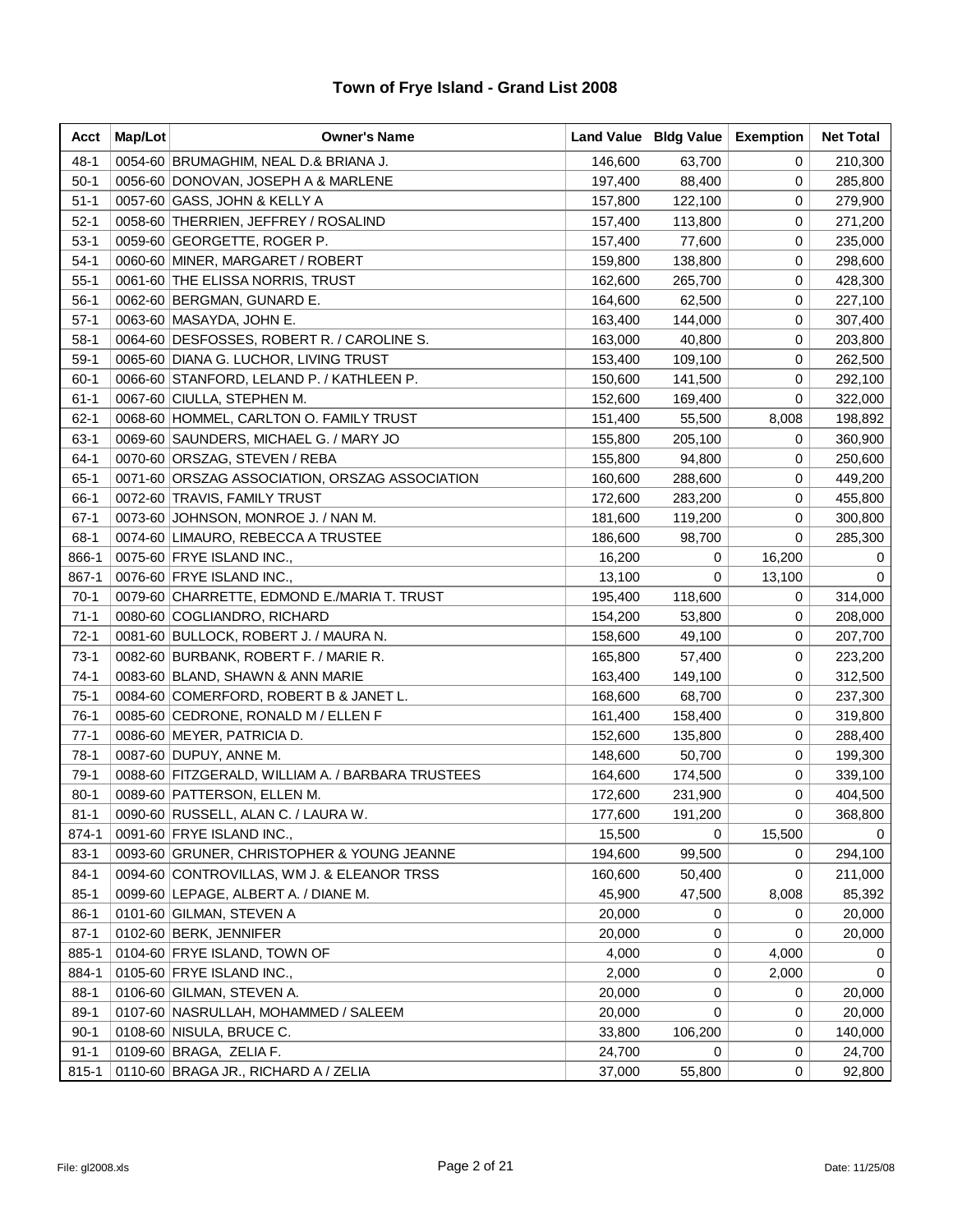| Acct      | Map/Lot | <b>Owner's Name</b>                          |        | Land Value   Bldg Value | <b>Exemption</b> | <b>Net Total</b> |
|-----------|---------|----------------------------------------------|--------|-------------------------|------------------|------------------|
| $92 - 1$  |         | 0111-60 ADAMS, CHRISTOPHER S & STEVEN L      | 36,600 | 132,200                 | 0                | 168,800          |
| $93-1$    |         | 0112-60 ADAMS, CHRISTOPHER S & STEVEN L      | 4,000  | 0                       | 0                | 4,000            |
| $94-1$    |         | 0113-60 NORGREN, ERIK                        | 26,300 | 12,400                  | 0                | 38,700           |
| 95-1      |         | 0114-60 BROWN JR., NORMAN W.                 | 36,600 | 88,600                  | 0                | 125,200          |
| $96-1$    |         | 0115-60 STEWART, PHILLIP N.                  | 36,600 | 127,000                 | 0                | 163,600          |
| $97-1$    |         | 0116-60 DUTTON, ARLENE CLOUSER TRUSTEE       | 36,600 | 51,100                  | 0                | 87,700           |
| $98-1$    |         | 0117-60 DUTTON, ARLENE CLOUSER               | 21,500 | 0                       | 0                | 21,500           |
| $99-1$    |         | 0118-60 RAY, CREED/BARBARA                   | 37,900 | 96,000                  | 0                | 133,900          |
| $100 - 1$ |         | 0119-60 HEITZ, KENNETH W.                    | 20,000 | 0                       | 0                | 20,000           |
| $101 - 1$ |         | 0120-60 HEITZ, KENNETH W. / LISA A.          | 36,600 | 138,100                 | 0                | 174,700          |
| $102 - 1$ |         | 0121-60 HEITZ, KENNETH W. & LISA A.          | 20,000 | 0                       | 0                | 20,000           |
| $103 - 1$ |         | 0122-60 SUTHERLAND, H. ROBERT                | 20,000 | 0                       | 0                | 20,000           |
| $104 - 1$ |         | 0123-60 BAGLEY, CHRISTOPHER C & PAULA L      | 33,600 | 41,600                  | 0                | 75,200           |
| $105 - 1$ |         | 0124-60 Town of Frye Island,                 | 29,000 | 0                       | 29,000           | 0                |
| 818-1     |         | 0127-60 Town of Frye Island,                 | 30,000 | 0                       | 30,000           | 0                |
| $861 - 1$ |         | 0128-60 FRYE ISLAND, TOWN OF                 | 1,900  | 0                       | 1,900            | $\Omega$         |
| $106-1$   |         | 0129-60 SULLIVAN, MARK W. / MARILYN A.       | 34,100 | 111,400                 | 0                | 145,500          |
| $107 - 1$ |         | 0130-60 KEANE, CHRISTOPHER & MURDOCK LIND    | 20,000 | 0                       | 0                | 20,000           |
| $108-1$   |         | 0132-60 FRYE ISLAND, TOWN OF                 | 3,600  | 0                       | 3,600            | 0                |
| $109-1$   |         | 0134-60 DAVIS, KENNETH B./BRENDA R.          | 36,600 | 85,000                  | 0                | 121,600          |
| $110 - 1$ |         | 0135-60 VON HUSEN, JOHN/SALLY FORD VON HUSEN | 20,800 | 0                       | 0                | 20,800           |
| $111 - 1$ |         | 0136-60 WEIR, DONALD E                       | 42,000 | 37,400                  | 0                | 79,400           |
| 863-1     |         | 0137-60 FRYE ISLAND, TOWN OF                 | 1,900  | 0                       | 1,900            | 0                |
| $112 - 1$ |         | 0138-60 PLAGE, MICHAEL R AND MARINE          | 18,000 | 0                       | 0                | 18,000           |
| $113 - 1$ |         | 0139-60 PLAGE, MICHAEL R                     | 35,600 | 108,500                 | 0                | 144,100          |
| $114 - 1$ |         | 0140-60 OCONNOR, LOIS A.                     | 19,000 | 0                       | 0                | 19,000           |
| $115 - 1$ |         | 0141-60 HIRSCH, JAMES R. / BETH A.           | 35,900 | 150,100                 | 0                | 186,000          |
| $116 - 1$ |         | 0142-60 CORTHELL, JAMES                      | 19,600 | 0                       | 0                | 19,600           |
| $117 - 1$ |         | 0143-60 WILSON, DONALD / JANE M.             | 36,300 | 71,200                  | 0                | 107,500          |
| $118 - 1$ |         | 0144-60 PHELAN, DAVID M.                     | 19,900 | 0                       | 0                | 19,900           |
| 119-1     |         | 0145-60 ATKINSON, JOHN A. / JACQUELINE A.    | 34,900 | 133,500                 | 0                | 168,400          |
| $120 - 1$ |         | 0146-60 TULLOCH, COLLEEN M. & JOHN G         | 37,900 | 84,200                  | 0                | 122,100          |
| $121 - 1$ |         | 0147-60 BRYANT, JAY                          | 37,500 | 0                       | 0                | 37,500           |
| $122 - 1$ |         | 0148-60 5G'S TRUST                           | 38,000 | 0                       | 0                | 38,000           |
| $123 - 1$ |         | 0149-60 LACERTE, FAMILY TRUST OF 2007        | 38,500 | 227,800                 | 0                | 266,300          |
| $124 - 1$ |         | 0150-60 SAUNDERS, MICHAEL / MARY JO          | 20,700 | 0                       | 0                | 20,700           |
| $125 - 1$ |         | 0151-60 BROWN, JOHN R & PATRICIA P           | 36,300 | 105,500                 | 0                | 141,800          |
| $126 - 1$ |         | 0152-60 BROWN, PATRICIA                      | 22,300 | 0                       | 0                | 22,300           |
| $127 - 1$ |         | 0153-60 JOHNSON, MONROE J. / NAN M.          | 21,900 | 0                       | 0                | 21,900           |
| $128 - 1$ |         | 0154-60 ANTON, JAY E.                        | 38,100 | 53,600                  | 0                | 91,700           |
| 129-1     |         | 0155-60 ALBINO, STEPHEN A.                   | 35,700 | 78,500                  | 0                | 114,200          |
| $130 - 1$ |         | 0156-60 TORIGIAN, STEVEN / MICHELLE          | 37,500 | 47,600                  | 0                | 85,100           |
| 132-1     |         | 0158-60 CLARK, WATSON / JOANNE               | 47,300 | 167,600                 | 0                | 214,900          |
| $133 - 1$ |         | 0159-60 MC CARTHY, TIMOTHY E. / MARY A.      | 36,600 | 125,700                 | 0                | 162,300          |
| $134 - 1$ |         | 0160-60 BRAUN, WILLIAM / ELENOR              | 46,600 | 254,800                 | 0                | 301,400          |
| 136-1     |         | 0162-60 BOYD, ROBERT E. / GERALDINE A.       | 36,600 | 95,800                  | 0                | 132,400          |
| $137 - 1$ |         | 0163-60 ARKOFF, HAROLD & MCCART ROBERT JR    | 22,700 | 0                       | 0                | 22,700           |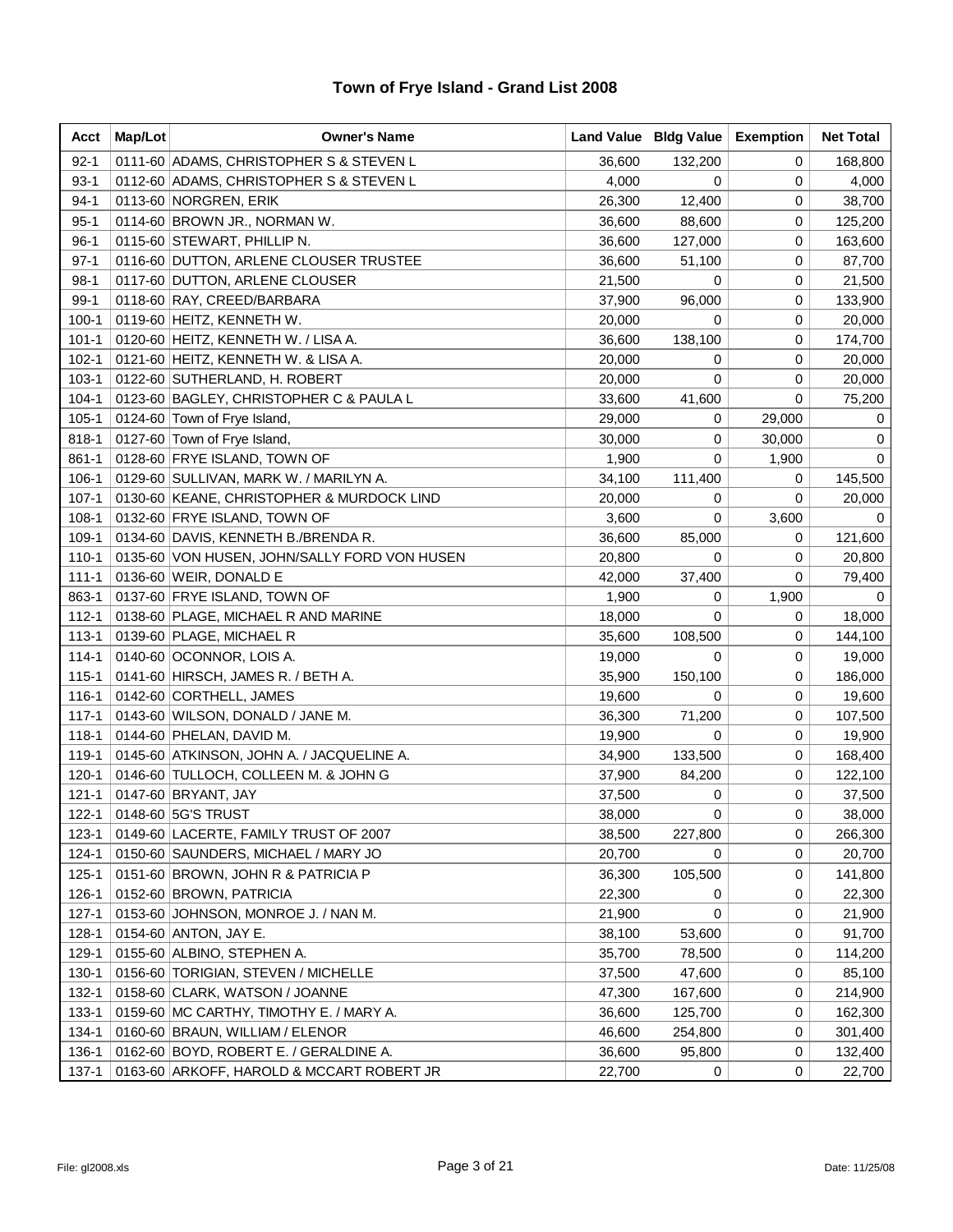| Acct      | Map/Lot | <b>Owner's Name</b>                         |         | Land Value   Bldg Value | <b>Exemption</b> | <b>Net Total</b> |
|-----------|---------|---------------------------------------------|---------|-------------------------|------------------|------------------|
| 138-1     |         | 0164-60 HURLEY, MICHAEL / ANNE              | 46,400  | 47,200                  | 0                | 93,600           |
| 139-1     |         | 0166-60 SHAUGHNESSEY, DAVID G. / JOAN E.    | 36,200  | 86,300                  | 0                | 122,500          |
| $140 - 1$ |         | 0167-60 KILBURN, STEVEN P.                  | 35,200  | 64,600                  | 0                | 99,800           |
| $141 - 1$ |         | 0168-60 MEAD, ANDREW & DEIDRE               | 14,900  | 0                       | 0                | 14,900           |
| $142 - 1$ |         | 0169-60 KIRNER, MICHAL K. / MARIANNE E.     | 33,300  | 107,100                 | 0                | 140,400          |
| $143 - 1$ |         | 0170-60 CIARCIA, MICHAEL A. / MARGARET A.   | 36,600  | 84,100                  | 0                | 120,700          |
| $144 - 1$ |         | 0171-60 CIARCIA, MARGARET A.                | 20,000  | 0                       | 0                | 20,000           |
| $145 - 1$ |         | 0172-60 LAMPARELLI, MICHAEL D & SUSAN R     | 36,600  | 52,500                  | 0                | 89,100           |
| 146-1     |         | 0173-60 KOCH-GOVERT, KIMBERLY L.            | 7,200   | 0                       | 0                | 7,200            |
| $147 - 1$ |         | 0174-60 TETLER, ERIC & REBECCA              | 45,900  | 183,100                 | 0                | 229,000          |
| 148-1     |         | 0176-60 FRYE ISLAND INC.,                   | 2,100   | 0                       | 2,100            | 0                |
| 149-1     |         | 0201-60 FLOWERDEW, LOUISE A.                | 215,500 | 227,200                 | 0                | 442,700          |
| $151 - 1$ |         | 0203-60 COVILLE, MARK P. / LYNDA C.         | 166,900 | 149,800                 | 0                | 316,700          |
| 892-1     |         | 0204-60 FRYE ISLAND INC.,                   | 13,900  | 0                       | 13,900           | 0                |
| $152 - 1$ |         | 0205-60 KANE, CATHERINE D. TRUSTEE          | 162,200 | 248,100                 | 0                | 410,300          |
| $153 - 1$ |         | 0206-60 ROSEN, CRAIG H. / CAMMI L.          | 228,100 | 217,700                 | 0                | 445,800          |
| 891-1     |         | 0207-60 FRYE ISLAND INC.,                   | 13,900  | 0                       | 13,900           | 0                |
| $154 - 1$ |         | 0208-60 TEDFORD, GREGORY S. / MARIE T.      | 152,000 | 162,600                 | 0                | 314,600          |
| $155 - 1$ |         | 0209-60 FANTASIA, ROBERT / SUZANNE          | 156,800 | 71,500                  | 0                | 228,300          |
| 156-1     |         | 0210-61 EPSTEIN, RONALD A. / EILEEN M.      | 161,100 | 58,600                  | 0                | 219,700          |
| $157 - 1$ |         | 0211-61 SANSONETTI, ROBERT / ANDREA         | 186,900 | 74,500                  | 0                | 261,400          |
| $158 - 1$ |         | 0212-61 ROGERS JR., SIDNEY D. / ANNE M.     | 161,900 | 106,900                 | 0                | 268,800          |
| 159-1     |         | 0213-61 MACK, JOHN R. & PENDA LAURA M.      | 210,200 | 129,400                 | 0                | 339,600          |
| $160 - 1$ |         | 0216-61 CHALMERS JR., EDWARD                | 149,000 | 0                       | 0                | 149,000          |
| $161 - 1$ |         | 0217-61 CHARRETTE, EDMOND                   | 164,800 | 41,300                  | 0                | 206,100          |
| $162 - 1$ |         | 0218-61 JOHNSON, DAVID R.                   | 167,700 | 45,600                  | 0                | 213,300          |
| 163-1     |         | 0219-61 NANNOLA, PATRICK L. / NANCY         | 204,200 | 128,700                 | 0                | 332,900          |
| 165-1     |         | 0221-61 BRYANT, KENNETH H & IRMGARD K TTEES | 161,800 | 85,000                  | 0                | 246,800          |
| 166-1     |         | 0222-61   WAGNER, AMY / DAVE                | 161,800 | 154,700                 | 0                | 316,500          |
| $167 - 1$ |         | 0223-61 TRUEMAN, CHERYL & CRAIG TRUSTEES    | 208,000 | 92,000                  | 0                | 300,000          |
| 169-1     |         | 0225-61 TOOMEY, TIMOTHY A                   | 59,300  | 0                       | 0                | 59,300           |
| $911 - 1$ |         | 0226-61 FRYE ISLAND, TOWN OF                | 15,600  | 0                       | 15,600           | 0                |
| 1016-1    |         | 0230-61 FRYE ISLAND, TOWN OF                | 30,900  | 0                       | 30,900           | 0                |
| 170-1     |         | 0236-61 FRYE ISLAND, TOWN OF                | 25,900  | 0                       | 25,900           | 0                |
| $171 - 1$ |         | 0237-61   BREEN, JAMES / DIANE              | 16,600  | 0                       | 0                | 16,600           |
| $172 - 1$ |         | 0238-61 SAVAGE, TODD S. / LINDA M. & PRENT  | 31,200  | 116,700                 | 0                | 147,900          |
| $173-1$   |         | 0239-61 RACKLEY, LOUISE M.                  | 44,800  | 135,100                 | 0                | 179,900          |
| $174-1$   |         | 0241-61   LEAVITT, WILLIAM Z. / PATRICIA M. | 157,700 | 66,900                  | 0                | 224,600          |
| $175 - 1$ |         | 0242-61 STONE, STEPHANIE T.                 | 166,600 | 129,700                 | 0                | 296,300          |
| 176-1     |         | 0243-61 BREEN, JAMES / DIANE                | 165,900 | 133,900                 | 0                | 299,800          |
| $177 - 1$ |         | 0244-61 CONLON, NANCY M.                    | 159,200 | 62,800                  | 0                | 222,000          |
| 178-1     |         | 0245-61 EASTMAN, WARREN O. / PATRICIA LIVI  | 153,600 | 71,000                  | 0                | 224,600          |
| 179-1     |         | 0246-61 STORER, SANDRA A. / JAMES A.        | 185,100 | 113,700                 | 0                | 298,800          |
| 180-1     |         | 0247-61 LEONARD, DOROTHY L TRUSTEE          | 162,000 | 111,300                 | 0                | 273,300          |
| $181 - 1$ |         | 0248-61 WELTER, BONNIE L                    | 154,100 | 108,500                 | 0                | 262,600          |
| 182-1     |         | 0249-61   BARRY, JAMES F. / CORNELIA M.     | 147,900 | 84,400                  | 0                | 232,300          |
| 183-1     |         | 0250-61 MORIARTY, WILLIAM F.                | 151,700 | 79,300                  | 0                | 231,000          |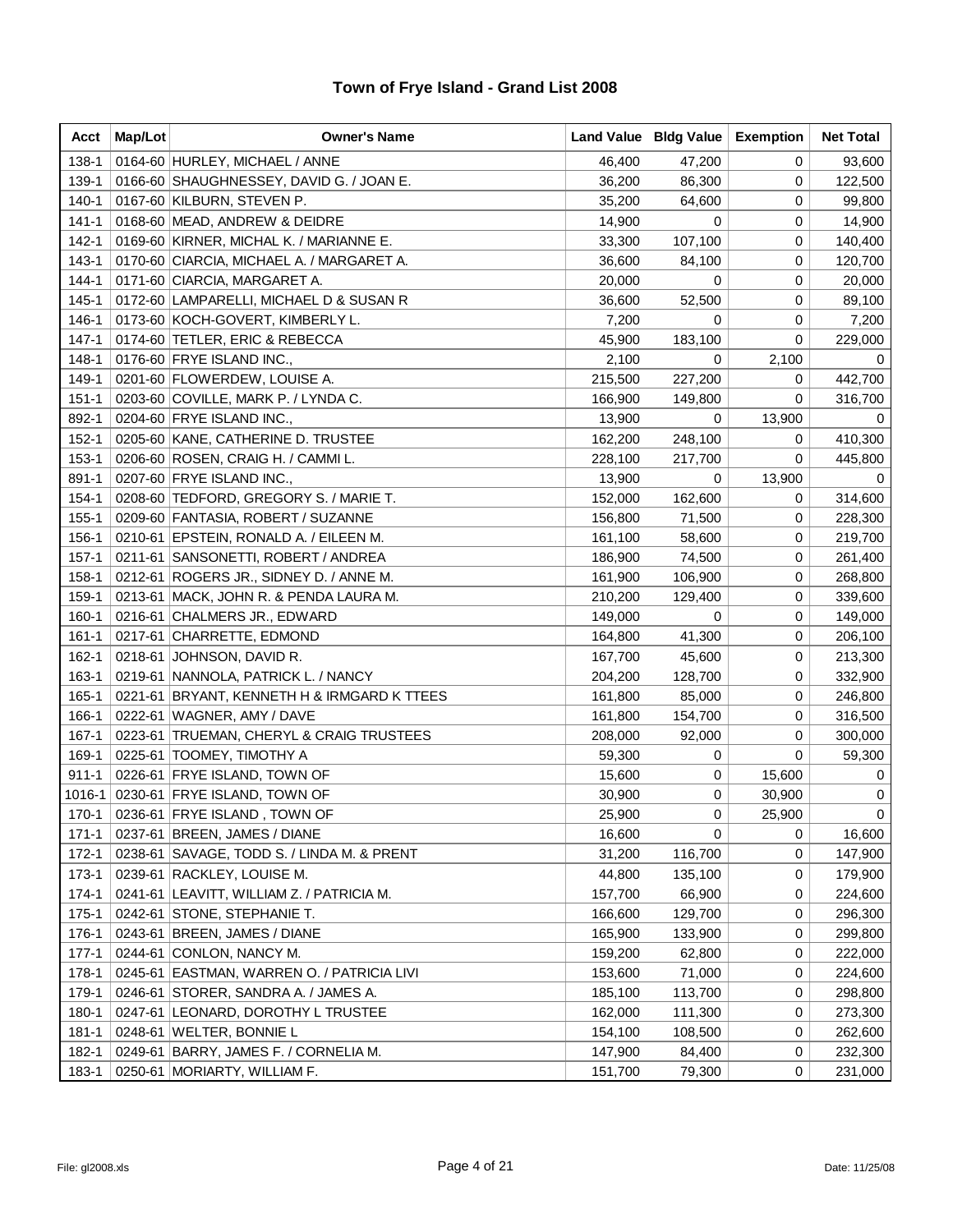| Acct      | Map/Lot | <b>Owner's Name</b>                           | Land Value | <b>Bldg Value</b> | <b>Exemption</b> | <b>Net Total</b> |
|-----------|---------|-----------------------------------------------|------------|-------------------|------------------|------------------|
| 184-1     |         | 0251-61 BROWNSTEIN, SYLVIA R. TRUSTEE         | 195,100    | 138,500           | 0                | 333,600          |
| 186-1     |         | 0253-61 OLCOTT JR, JOHN Z / LISA M            | 155,800    | 91,700            | 0                | 247,500          |
| $187 - 1$ |         | 0254-61 DOYLE, MARY E & ROBERT                | 191,800    | 229,400           | 0                | 421,200          |
| 189-1     |         | 0256-61 SULLIVAN, JOSEPH D. / EILEEN          | 130,700    | 102,000           | 0                | 232,700          |
| 190-1     |         | 0257-61 GIGGEY, ROBERT W. / KATHLEEN T.       | 146,700    | 102,000           | 0                | 248,700          |
| $191 - 1$ |         | 0259-61 BOVE, SUZANNE                         | 146,900    | 51,700            | 0                | 198,600          |
| 192-1     |         | 0260-61 FRYE TWO SIXTY ONE REALTY TRUST       | 180,800    | 152,900           | 0                | 333,700          |
| 193-1     |         | 0262-61 FRYE TWO SIXTY ONE REALTY TRUST       | 137,200    | 0                 | 0                | 137,200          |
| 194-1     |         | 0263-61 HUSSELBEE, CARL & MICHELLE            | 144,100    | 80,700            | 0                | 224,800          |
| 195-1     |         | 0265-61 PORELL, JANICE A. FAMILY TRUST        | 169,200    | 121,500           | 0                | 290,700          |
| 197-1     |         | 0266-61 GIGGEY, RICHARD E.& DIANE M.          | 138,400    | 115,900           | 0                | 254,300          |
| 198-1     |         | 0267-61 SMART, JOHN F. & PATRICIA E.          | 144,600    | 160,600           | 0                | 305,200          |
| 199-1     |         | 0268-61 SPEED, WILLIAM J.                     | 145,200    | 109,400           | 0                | 254,600          |
| $200-1$   |         | 0269-61 NUN, JOHN B. / MIRIAM J. TRUSTEES     | 144,900    | 163,000           | 0                | 307,900          |
| $201 - 1$ |         | 0270-61 GAUDET, ANNE M & DELLACROCE K J       | 142,400    | 101,700           | 0                | 244,100          |
| $202 - 1$ |         | 0271-61 ARANYI, STEVEN F. / BARBARA A.        | 133,000    | 66,100            | 0                | 199,100          |
| $203-1$   |         | 0272-61 SCARRITT, SUSAN D. & EVANS BETH D     | 128,800    | 108,700           | 0                | 237,500          |
| $204 - 1$ |         | 0273-61 ZEA, ALLISON A                        | 154,000    | 18,900            | 0                | 172,900          |
| $205 - 1$ |         | 0274-61 RICE, GEOFFREY I.                     | 128,100    | 0                 | 0                | 128,100          |
| $206-1$   |         | 0275-61 RICE, HARRIET S.                      | 168,700    | 197,900           | 0                | 366,600          |
| $207-1$   |         | 0276-61 PERRY, PHIL M. / NANCY S. TTEES       | 150,200    | 259,600           | 0                | 409,800          |
| $208-1$   |         | 0277-61 VANDE HEI, RICHARD P. / ELAINE A.     | 141,800    | 145,000           | 0                | 286,800          |
| $209-1$   |         | 0278-61 REALI, FRANK / CARMELA A.             | 136,600    | 8,900             | 0                | 145,500          |
| $210 - 1$ |         | 0279-61 SCHIESSER, WILLIAM D / SHANNON F      | 134,400    | 103,700           | 0                | 238,100          |
| $211 - 1$ |         | 0280-61 VESPRINI, MICHAEL / ALECIA            | 158,000    | 106,300           | 0                | 264,300          |
| $212 - 1$ |         | 0281-62 LENTINE, PETER J                      | 157,200    | 163,700           | 0                | 320,900          |
| $213 - 1$ |         | 0282-62 PETERSON, PAUL T.                     | 156,700    | 83,900            | 0                | 240,600          |
| $912 - 1$ |         | 0283-61 ROSS, ALAN / KATHLEEN                 | 56,400     | 0                 | 0                | 56,400           |
| $214 - 1$ |         | 0284-62 LUTZ, RONALD W. / JEAN C.             | 158,400    | 80,500            | 0                | 238,900          |
| $215 - 1$ |         | 0285-62 WRZESINSKY, ERNEST R. / LORRAINE TTEE | 157,500    | 95,100            | 0                | 252,600          |
| $216 - 1$ |         | 0286-62 CLEMENT, ANTON S. / SONDRA R.         | 158,200    | 176,200           | 0                | 334,400          |
| $217 - 1$ |         | 0287-62 MORIN, GRACE M.                       | 160,300    | 44,600            | 11,704           | 193,196          |
| $218 - 1$ |         | 0288-62 SULLIVAN, MARK W. / MARILYN A.        | 144,400    | 214,600           | 0                | 359,000          |
| $219-1$   |         | 0289-62 HANCHETT, PATRICIA B.                 | 153,000    | 132,600           | 0                | 285,600          |
| $220 - 1$ |         | 0290-62 HANCHETT, KENNETH                     | 139,700    | 0                 | 0                | 139,700          |
| $221 - 1$ |         | 0291-62 OHANESIAN, JACOB H. / CHARLOTTE       | 150,600    | 130,600           | 0                | 281,200          |
| $222 - 1$ |         | 0292-62 DEFELICE, ROBERT J                    | 152,100    | 127,500           | 0                | 279,600          |
| $223-1$   |         | 0293-62 NANNOLA, VALERIE CAVANAUGH            | 155,100    | 168,700           | 0                | 323,800          |
| 223-2     |         | 0293-62 NANNOLA, VALERIE CAVANAUGH            | 0          | 0                 | 0                | 0                |
| $913 - 1$ |         | 0294-60 FRYE ISLAND INC.,                     | 13,000     | 0                 | 13,000           | $\Omega$         |
| $224 - 1$ |         | 0295-62 FREDERICK, MARION H.                  | 194,700    | 276,000           | 0                | 470,700          |
| $225 - 1$ |         | 0297-62 BOND, DAVID M & HEIDI L               | 146,900    | 122,600           | 0                | 269,500          |
| 226-1     |         | 0298-62 BELL, DENISE B.                       | 163,100    | 214,000           | 0                | 377,100          |
| $227 - 1$ |         | 0299-62 DAVIS, DONALD E. / LAURA C.           | 162,200    | 130,600           | 0                | 292,800          |
| $228-1$   |         | 0300-62 CATALANO, STEVEN D & CHRISTIN L       | 155,000    | 127,000           | 0                | 282,000          |
| 229-1     |         | 0301-60 YUEER, REN                            | 41,800     | 85,400            | 0                | 127,200          |
| $230 - 1$ |         | 0302-60 DYSENCHUK, PAUL B. / DAVID J.         | 41,700     | 46,300            | 0                | 88,000           |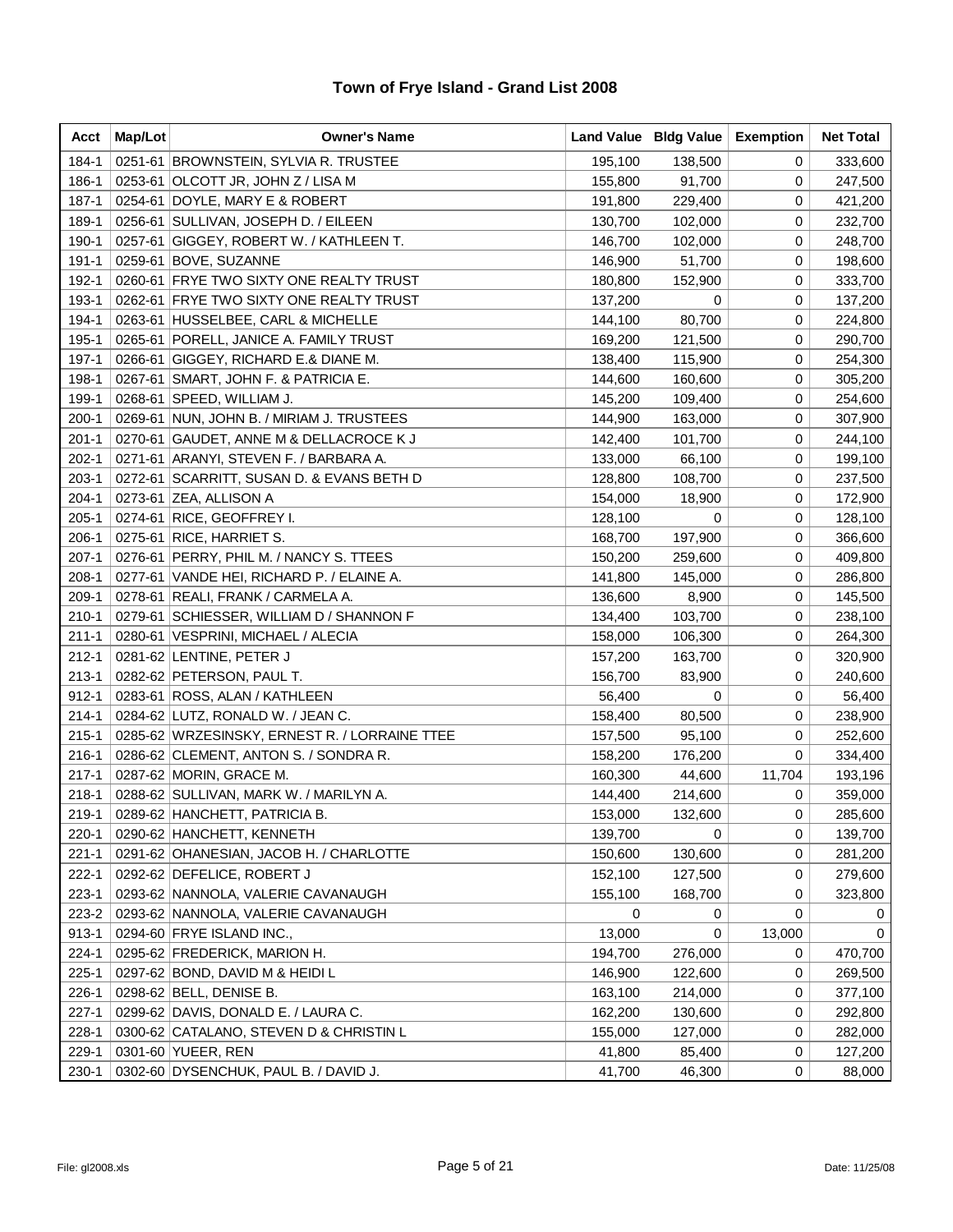| Acct      | Map/Lot | <b>Owner's Name</b>                             | Land Value   Bldg Value |         | <b>Exemption</b> | <b>Net Total</b> |
|-----------|---------|-------------------------------------------------|-------------------------|---------|------------------|------------------|
| $231 - 1$ |         | 0303-60 FLAHIVE, LINDA C.                       | 22,500                  | 0       | 0                | 22,500           |
| 232-1     |         | 0304-60 FLAHIVE, PAUL E. / LINDA C.             | 21,800                  | 0       | 0                | 21,800           |
| $233 - 1$ |         | 0305-60 SPRING, PHILIP / KAREN                  | 36,100                  | 84,200  | 0                | 120,300          |
| 234-1     |         | 0306-60 CLITHERO, ROBYN / WILLIAM               | 19,500                  | 0       | 0                | 19,500           |
| $235-1$   |         | 0307-60 TALVY, PETER R. / NANCY L.              | 36,600                  | 104,900 | 0                | 141,500          |
| 236-1     |         | 0308-60 ZARRELLA, ALEXANDER F. / ROBERTA E      | 35,600                  | 118,000 | 0                | 153,600          |
| 893-1     |         | 0310-60 FRYE ISLAND INC.,                       | 2,100                   | 0       | 2,100            | 0                |
| $237-1$   |         | 0311-60 CASEY, JOSEPH P/MICHELLE M.             | 36,400                  | 126,400 | 0                | 162,800          |
| 238-1     |         | 0312-61 RUSSO, ROBERT T. / JEAN L.              | 36,700                  | 48,800  | 0                | 85,500           |
| 239-1     |         | 0313-61 TEDFORD, GREGORY S. / MARIE T.          | 37,800                  | 96,300  | 0                | 134,100          |
| $240-1$   |         | 0314-61 TRENCHARD, WILLIAM A. / JOYCE L.        | 38,900                  | 85,900  | 0                | 124,800          |
| $242 - 1$ |         | 0316-61   RILEY, BRIAN / CAROL                  | 47,400                  | 66,500  | 0                | 113,900          |
| $243 - 1$ |         | 0317-61 COUGHLIN, RICHARD J.                    | 36,200                  | 83,200  | 0                | 119,400          |
| $244 - 1$ |         | 0318-61 ASPESI, RICHARD B. / MARY E.            | 35,400                  | 76,100  | 0                | 111,500          |
| 245-1     |         | 0320-61 KIRSCHENBAUM, MELVIN / ARLENE R.        | 43,400                  | 59,600  | 0                | 103,000          |
| $914 - 1$ |         | 0322-60 FRYE ISLAND, TOWN OF                    | 1,600                   | 0       | 1,600            | 0                |
| 246-1     |         | 0323-61 KUIKEN, JAMES L. / JOYCE C.             | 35,000                  | 62,500  | 0                | 97,500           |
| $915 - 1$ |         | 0326-60 FRYE ISLAND, TOWN OF                    | 6,400                   | 0       | 6,400            | 0                |
| 247-1     |         | 0331-61 JORDAN, JAMES / STEPHANIE A.            | 19,800                  | 0       | 0                | 19,800           |
| 248-1     |         | 0337-61 SHARPE, BERNARD N & PATRICIA A TRUSTEES | 38,700                  | 104,700 | 0                | 143,400          |
| 249-1     |         | 0338-61 HODGE, JOHN A. / THERESA B.             | 40,400                  | 76,600  | 0                | 117,000          |
| $250 - 1$ |         | 0340-61 FLEISCHMAN, STEPHEN H                   | 39,500                  | 101,600 | 0                | 141,100          |
| $251 - 1$ |         | 0341-61 KURGAN JR., ANTHONY M & JOSEPHINE       | 37,800                  | 100,100 | 0                | 137,900          |
| $252 - 1$ |         | 0342-61 MUSOROFITI, JOHN / LENORE               | 36,500                  | 123,500 | 0                | 160,000          |
| $253-1$   |         | 0343-61 MUSOROFITI, LENORE                      | 19,900                  | 0       | 0                | 19,900           |
| $254-1$   |         | 0344-61 LIMING, STEPHEN C. / MICHELLE           | 36,100                  | 97,100  | 0                | 133,200          |
| $255 - 1$ |         | 0345-61 LANNON, ROBERT E & MICHAEL C &          | 32,700                  | 62,500  | 0                | 95,200           |
| $916 - 1$ |         | 0346-61 FRYE ISLAND INC.,                       | 1,400                   | 0       | 1,400            | 0                |
| 256-1     |         | 0347-61 WILSON, SCOTT G.                        | 30,400                  | 172,800 | 0                | 203,200          |
| $257-1$   |         | 0348-61 OLCOTT JR., JOHN Z / LISA M             | 3,700                   | 0       | 0                | 3,700            |
| $917 - 1$ |         | 0349-61 FRYE ISLAND INC.,                       | 1,900                   | 0       | 1,900            | 0                |
| $258-1$   |         | 0350-61 FRYE ISLAND, TOWN OF                    | 18,200                  | 0       | 18,200           | $\mathbf 0$      |
| 259-1     |         | 0351-61 BROWN, JANICE                           | 15,800                  | 0       | 0                | 15,800           |
| 260-1     |         | 0352-61 BROWN, CHARLES H. / JANICE              | 34,000                  | 105,300 | 0                | 139,300          |
| $261 - 1$ |         | 0353-61 GIGGEY, ROBERT W. / KATHLEEN T.         | 19,600                  | 0       | 0                | 19,600           |
| $262-1$   |         | 0354-61 BRYANT, JAY C./PENNY A                  | 36,200                  | 104,300 | 0                | 140,500          |
| $263-1$   |         | 0355-61 BICKUM, CHRISTOPHER D. / ALLISON M      | 39,700                  | 75,900  | 0                | 115,600          |
| 264-1     |         | 0356-61 DAVIS, RICHARD A.                       | 39,600                  | 101,000 | 0                | 140,600          |
| $265-1$   | 0357-61 | WALENCEWICZ, DAVID/JODI                         | 20,400                  | 0       | 0                | 20,400           |
| 266-1     |         | 0358-61 LARHETTE, SIDNEY W. / MARLENE A.        | 37,000                  | 101,000 | 0                | 138,000          |
| $267-1$   |         | 0359-61 SULLIVAN, MARK W. / MARILYN A.          | 21,000                  | 0       | 0                | 21,000           |
| 268-1     |         | 0360-61 FRYE ISLAND INC.,                       | 23,200                  | 0       | 23,200           | 0                |
| 269-1     |         | 0361-61 O'CONNOR, JAMES L./LAURETTA L.          | 7,200                   | 0       | 0                | 7,200            |
| $918 - 1$ |         | 0362-61 FRYE ISLAND INC.,                       | 2,000                   | 0       | 2,000            | 0                |
| 270-1     |         | 0363-61 FRYE ISLAND INC.,                       | 6,300                   | 0       | 6,300            | 0                |
| $271 - 1$ | 0364-61 | Town of Frye Island,                            | 19,400                  | 0       | 19,400           | 0                |
| $919-1$   |         | 0365-61 FRYE ISLAND INC.,                       | 1,900                   | 0       | 1,900            | $\mathbf 0$      |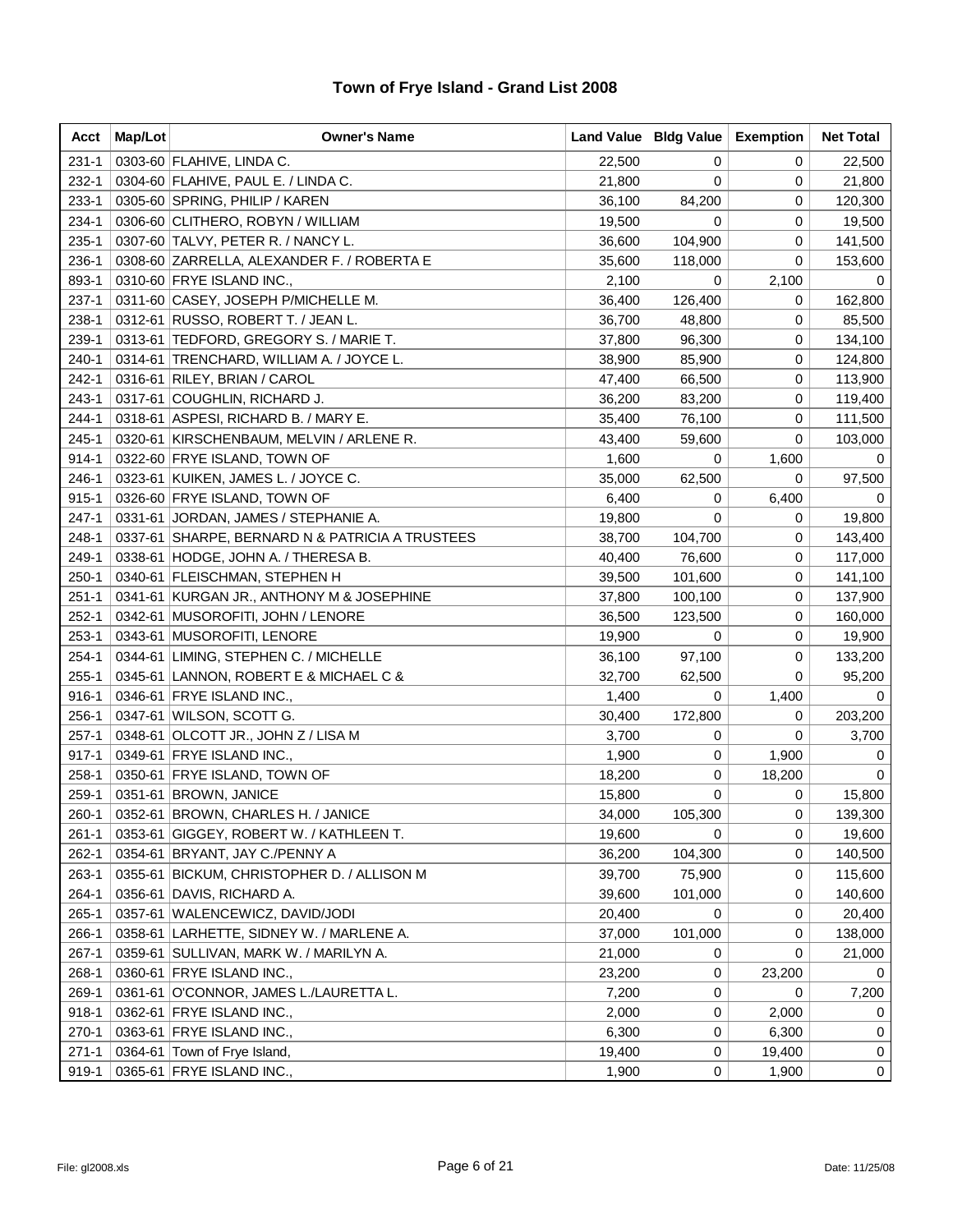| Acct      | Map/Lot | <b>Owner's Name</b>                          |         | Land Value   Bldg Value | <b>Exemption</b> | <b>Net Total</b> |
|-----------|---------|----------------------------------------------|---------|-------------------------|------------------|------------------|
| $272-1$   |         | 0366-61 ZINCK, TRACEY                        | 19,900  | 0                       | 0                | 19,900           |
| $920 - 1$ |         | 0368-61 FRYE ISLAND INC.,                    | 4,000   | 0                       | 4,000            | 0                |
| $273-1$   |         | 0370-61 REALI, FRANK / CARMELA A.            | 21,400  | 0                       | 0                | 21,400           |
| 274-1     |         | 0371-61 HUGHES, KATHERINE C & SWEET JASON E  | 40,900  | 90,900                  | 0                | 131,800          |
| $275-1$   |         | 0372-61 HOUSE, PHYLLIS S. & HOUSE RICHARD    | 46,400  | 64,800                  | 0                | 111,200          |
| 276-1     |         | 0374-61 ANTHONY, DEBORAH A & WESLEY R        | 37,700  | 140,300                 | 0                | 178,000          |
| 278-1     |         | 0376-62 BELMORE, RALPH P & JANET E           | 48,400  | 81,700                  | 0                | 130,100          |
| 279-1     |         | 0377-62 CAMPBELL, WILFRED P. / KATHLEEN H.   | 37,000  | 84,800                  | 0                | 121,800          |
| 280-1     |         | 0378-62 KANNIARD, RANDY / KATHY              | 37,000  | 189,400                 | 0                | 226,400          |
| $281 - 1$ |         | 0379-62 RICHARD, PAUL B                      | 36,900  | 107,300                 | 0                | 144,200          |
| 282-1     |         | 0380-62 ROSS, ALAN W. / KATHLEEN A.          | 36,900  | 112,700                 | 0                | 149,600          |
| 283-1     |         | 0381-62 MELLO, RICHARD J.                    | 36,800  | 123,300                 | 0                | 160,100          |
| 284-1     |         | 0382-62 CLEMENT, ANTON S.                    | 20,100  | 0                       | 0                | 20,100           |
| 285-1     |         | 0383-62 CLEMENT, JULIE A.                    | 20,100  | 0                       | 0                | 20,100           |
| 286-1     |         | 0384-62 GILMAN, PATRICIA A                   | 36,600  | 119,100                 | 0                | 155,700          |
| 287-1     |         | 0385-62 GLEESON, DAVID S. / DIANNE L.        | 37,100  | 68,200                  | 0                | 105,300          |
| 288-1     |         | 0386-62 HUCHTHAUSEN, PETER / KATHLEEN        | 35,700  | 44,600                  | 0                | 80,300           |
| 289-1     |         | 0387-62 EDWARDS, DEBORAH L                   | 29,100  | 0                       | 0                | 29,100           |
| 829-1     |         | 0389-62 EDWARDS, DEBORAH L                   | 23,000  | 0                       | 0                | 23,000           |
| 290-1     |         | 0391-62 CARON, DENNIS T.                     | 20,500  | 0                       | 0                | 20,500           |
| $291 - 1$ |         | 0392-62 SCHRIMMER, LISA M                    | 46,000  | 98,000                  | 0                | 144,000          |
| 1065-1    |         | 0394-62 BOND, DAVID M & HEIDI L              | 28,900  | 0                       | 0                | 28,900           |
| 1066-1    |         | 0394-62 FRYE ISLAND INC.,                    | 12,300  | 0                       | 12,300           | 0                |
| 293-1     |         | 0395-62 DAVIS, BARBARA J & TERESA E          | 6,900   | 0                       | 0                | 6,900            |
| $921 - 1$ |         | 0396-62 FRYE ISLAND INC.,                    | 3,700   | 0                       | 3,700            | 0                |
| 294-1     |         | 0398-62 CUSHMAN, ROBERT A.& MARGARET F.      | 42,900  | 142,800                 | 0                | 185,700          |
| 295-1     |         | 0399-62 WAGNER, DAVID & AMY T                | 53,600  | 70,000                  | 0                | 123,600          |
| $922 - 1$ |         | 0401-62 FRYE ISLAND INC.,                    | 2,100   | 0                       | 2,100            | 0                |
| 296-1     |         | 0402-62 WHITE, COONEY SHIRLEY                | 6,000   | 0                       | 0                | 6,000            |
| $297-1$   |         | 0403-62 WILSON, KEVIN R. / SUSAN J.          | 34,500  | 134,700                 | 0                | 169,200          |
| 298-1     |         | 0500-62 BLACK, DWAYNE R & MARCIA P           | 223,600 | 77,700                  | 0                | 301,300          |
| 299-1     |         | 0501-60 TREACY, LOIS E. TTEE & BEDELL ERIC N | 376,600 | 122,300                 | 0                | 498,900          |
| 299-2     |         | 0501-60 TREACY, LOIS E. TTEE & BEDELL ERIC N | 0       | 25,200                  | 0                | 25,200           |
| 299-3     |         | 0501-60 TREACY, LOIS E. TTEE & BEDELL ERIC N | 0       | 61,300                  | 0                | 61,300           |
| 299-4     |         | 0501-60 TREACY, LOIS E. TTEE & BEDELL ERIC N | 0       | 107,500                 | 0                | 107,500          |
| $301 - 1$ |         | 0503-61 DALEY, JEFFREY M. & MARY ANN         | 192,600 | 29,800                  | 0                | 222,400          |
| $301 - 2$ |         | 0503-61   DALEY, JEFFREY M. & MARY ANN       | 0       | 8,600                   | 0                | 8,600            |
| $301 - 3$ |         | 0503-61 DALEY, JEFFREY M. & MARY ANN         | 0       | 6,500                   | 0                | 6,500            |
| $302 - 1$ |         | 0504-60 LANE, M THERESA TRUSTEE              | 38,600  | 800                     | 0                | 39,400           |
| $303-1$   |         | 0505-61 THOMAS, MARK / ROBERTA               | 152,600 | 105,600                 | 0                | 258,200          |
| $304 - 1$ |         | 0506-62 MCFARLAND, JANISE                    | 480,200 | 38,800                  | 0                | 519,000          |
| $305-1$   |         | 0507-60 LANE, BRUCE R. / M THERESA           | 115,800 | 54,300                  | 0                | 170,100          |
| $306-1$   |         | 0508-62 MACGREGOR III, JOHN W TRUSTEE        | 195,000 | 250,200                 | 0                | 445,200          |
| 856-1     |         | 0510-60 LA DOW, ROBERT P / CLAIRE M          | 0       | 0                       | 0                | 0                |
| $307-1$   |         | 0800-60 FRYE ISLAND TOWN OF,                 | 9,500   | 0                       | 9,500            | 0                |
| $308-1$   |         | 0801-60   LEDGARD II, HARRY J & LEVY PERRI   | 26,100  | 37,400                  | 0                | 63,500           |
| $309-1$   |         | 0802-60 SAVAGE, TODD S. & LINDA M. & PRENT   | 9,500   | 0                       | 0                | 9,500            |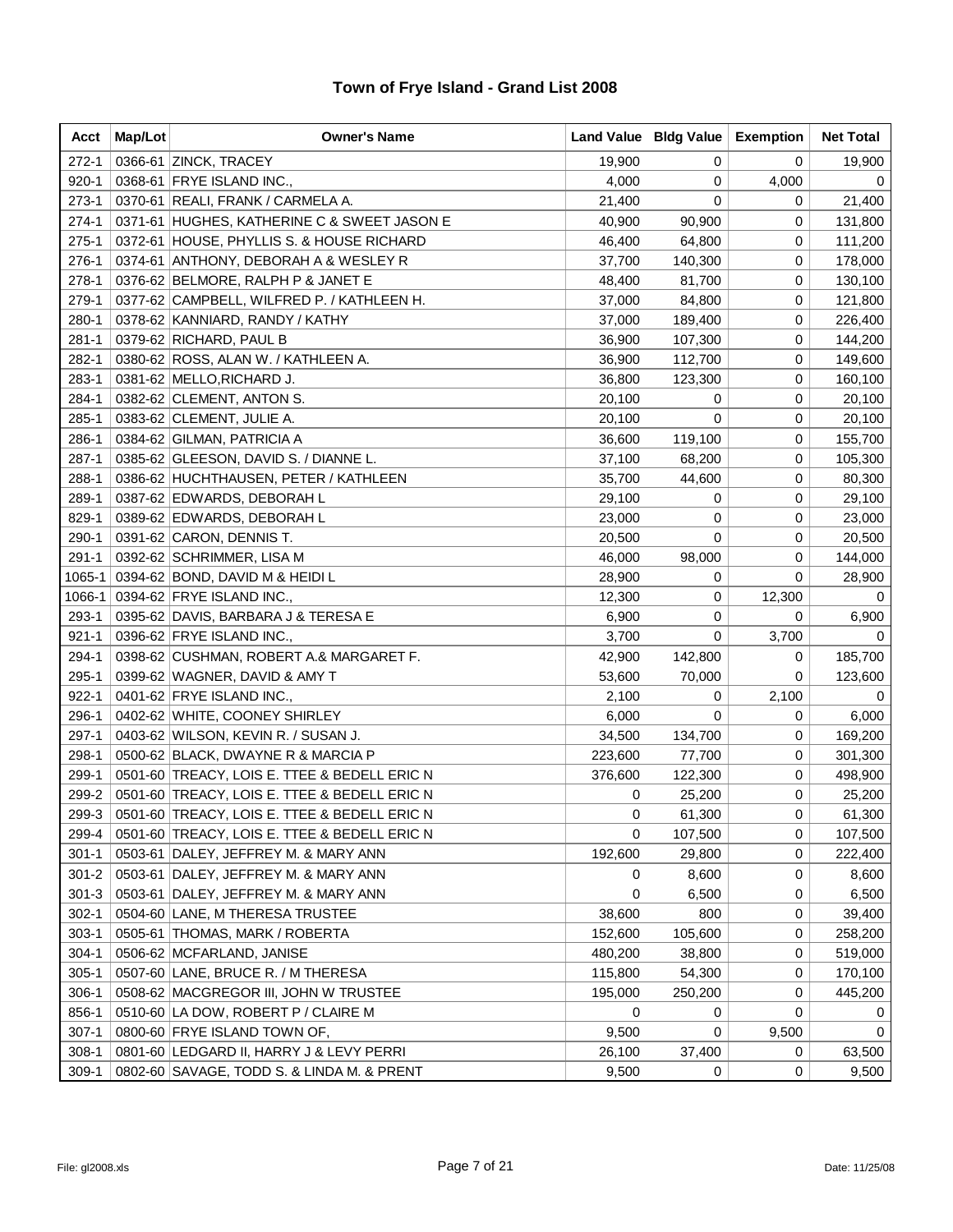| Acct      | Map/Lot | <b>Owner's Name</b>                            |        | Land Value   Bldg Value | <b>Exemption</b> | <b>Net Total</b> |
|-----------|---------|------------------------------------------------|--------|-------------------------|------------------|------------------|
| $310 - 1$ |         | 0803-60 CORNEAU, DAWNMARIE & ROBERT M          | 26,100 | 96,400                  | 0                | 122,500          |
| 865-1     |         | 0804-60 FRYE ISLAND, TOWN OF                   | 1,400  | 0                       | 1,400            | 0                |
| $311 - 1$ |         | 0806-60 BUXTON, RICHARD / NANCY                | 9,300  | 5,800                   | 0                | 15,100           |
| 864-1     |         | 0807-60 FRYE ISLAND, TOWN OF                   | 900    | 0                       | 900              | 0                |
| $312 - 1$ |         | 0808-60 MARTYN, RICHARD / CONSTANCE            | 29,600 | 59,600                  | 0                | 89,200           |
| $313 - 1$ |         | 0810-60 RIVARD, JOAN M.                        | 9,500  | 0                       | 0                | 9,500            |
| 808-1     |         | 0812-60 RIVARD, JOHN E & Joan M CO-TRUSTEES    | 30,100 | 134,000                 | 0                | 164,100          |
| $314 - 1$ |         | 0813-60 RASHID, MARK J. / BARBARA J.           | 30,100 | 62,500                  | 0                | 92,600           |
| $315 - 1$ |         | 0815-60 LACERTE, RICHARD & JEANNINE TRUSTEES   | 30,100 | 121,400                 | 0                | 151,500          |
| $316-1$   |         | 0817-60 GIELLA, ESTATE OF                      | 9,500  | 0                       | 0                | 9,500            |
| $317 - 1$ |         | 0818-60 FOSTER, BERNARD S. / LINDA T.          | 9,100  | 0                       | 0                | 9,100            |
| $318 - 1$ |         | 0819-60 POLONKA, CHRISTINE                     | 25,700 | 113,200                 | 0                | 138,900          |
| 319-1     |         | 0820-60 ROGERS, WINIFRED                       | 9,100  | 0                       | 0                | 9,100            |
| $320-1$   |         | 0821-60 BRISTOL, SALLY A.                      | 25,100 | 114,800                 | 0                | 139,900          |
| $321 - 1$ |         | 0822-60 LOCKE, STEPHEN K/BARBARA A             | 26,100 | 111,400                 | 0                | 137,500          |
| $322 - 1$ |         | 0823-60 WALDRON, KAREN A.                      | 26,100 | 116,300                 | 0                | 142,400          |
| $323-1$   |         | 0824-60 GIBSON, THERESE B                      | 9,500  | 0                       | 0                | 9,500            |
| $324 - 1$ |         | 0825-60 GIBSON, ROBERT A / THERESE B           | 26,100 | 48,800                  | 0                | 74,900           |
| $325 - 1$ |         | 0826-60 GASS, JOHN                             | 9,500  | 5,000                   | 0                | 14,500           |
| $326-1$   |         | 0827-60 GASS, KELLY A                          | 9,500  | 5,000                   | 0                | 14,500           |
| $327 - 1$ |         | 0828-60 KIVEKAS, STEVEN A. / SUZANNE           | 26,100 | 90,900                  | 0                | 117,000          |
| $328-1$   |         | 0829-60 KAPLAN, MICHAEL D.                     | 26,100 | 110,500                 | 0                | 136,600          |
| 809-1     |         | 0831-60 TINSMAN, TIMOTHY / SUZANNE             | 44,600 | 98,300                  | 0                | 142,900          |
| 887-1     |         | 0851-60 FRYE ISLAND INC.,                      | 1,000  | 0                       | 1,000            | 0                |
| $330-1$   |         | 0852-60 KELLY, DANA R. / LESLIE M.             | 2,300  | 0                       | 0                | 2,300            |
| 888-1     |         | 0853-60 FRYE ISLAND INC.,                      | 1,100  | 0                       | 1,100            | 0                |
| $331 - 1$ |         | 0854-60 HOLGERSEN, HAROLD M./KATHRYN J.        | 27,600 | 66,800                  | 0                | 94,400           |
| 889-1     |         | 0855-60 FRYE ISLAND INC.,                      | 1,100  | 0                       | 1,100            | 0                |
| $332 - 1$ |         | 0856-60 VEINOT, JAN ELLEN                      | 11,000 | 0                       | 0                | 11,000           |
| 890-1     |         | 0858-60 FRYE ISLAND INC.,                      | 1,500  | 0                       | 1,500            | 0                |
| $333 - 1$ |         | 0859-60 DONIO JR., SAMUEL A. / NANCY M.        | 28,600 | 115,000                 | 0                | 143,600          |
| $334-1$   |         | 0860-60 MILLEY, WARREN L.                      | 32,100 | 32,700                  | 0                | 64,800           |
| $877 - 1$ |         | 0862-60 FRYE ISLAND INC.,                      | 1,100  | 0                       | 1,100            | 0                |
| $336-1$   |         | 0863-60 MASULLA, RONALD J.                     | 27,600 | 44,800                  | 0                | 72,400           |
| 876-1     |         | 0866-60 FRYE ISLAND INC.,                      | 2,100  | 0                       | 2,100            | 0                |
| $337-1$   |         | 0868-60 LEPENVEN, MAURICE E                    | 27,600 | 38,300                  | 0                | 65,900           |
| 338-1     |         | 0869-60 LEPENVEN, MAURICE E.                   | 11,000 | 0                       | 0                | 11,000           |
| 875-1     |         | 0870-60 FRYE ISLAND INC.,                      | 1,100  | 0                       | 1,100            | $\Omega$         |
| $340 - 1$ |         | 0872-60 HICKIE, BRUCE E/ KATHLEEN F/ CAROLYN A | 32,100 | 109,500                 | 0                | 141,600          |
| 878-1     |         | 0873-60 FRYE ISLAND INC.,                      | 1,100  | 0                       | 1,100            | 0                |
| $341 - 1$ |         | 0874-60 GILMAN, STEVEN A.                      | 27,500 | 59,300                  | 0                | 86,800           |
| $342 - 1$ |         | 0875-60 SIBLEY, MICHELE LEE                    | 10,900 | 0                       | 0                | 10,900           |
| $343 - 1$ |         | 0876-60 FRYE ISLAND, TOWN OF                   | 2,200  | 0                       | 2,200            | 0                |
| $344-1$   |         | 0877-60 LARSON, J. BRYAN & LEIGH &             | 27,500 | 79,100                  | 0                | 106,600          |
| $345 - 1$ |         | 0878-60 HAFEY, HEIDI MOSES                     | 10,900 | 0                       | 0                | 10,900           |
| 879-1     |         | 0880-60 FRYE ISLAND INC.,                      | 1,700  | 0                       | 1,700            | 0                |
| 346-1     |         | 0881-60 LARSON, BRYAN & MILLER, BLAINE N.      | 10,900 | 0                       | 0                | 10,900           |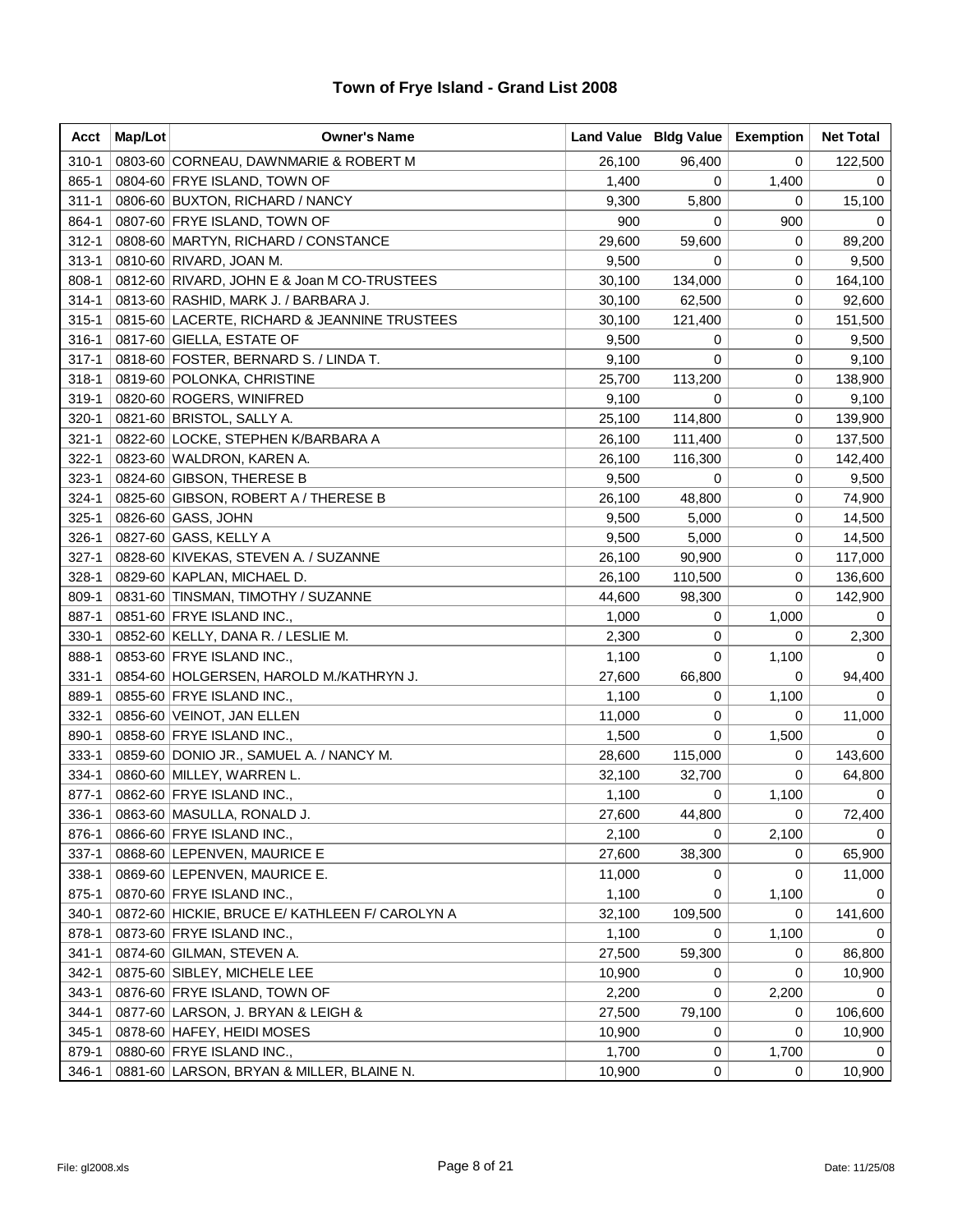| Acct      | Map/Lot | <b>Owner's Name</b>                          |        | Land Value   Bldg Value | <b>Exemption</b> | <b>Net Total</b> |
|-----------|---------|----------------------------------------------|--------|-------------------------|------------------|------------------|
| $347 - 1$ |         | 0884-60 TIBERII, ANTHONY                     | 10,900 | 0                       | 0                | 10,900           |
| 881-1     |         | 0885-60 FRYE ISLAND INC.,                    | 2,200  | 0                       | 2,200            | 0                |
| 834-1     |         | 0887-60 BUCKLEY, BRIAN D/LISA G              | 38,900 | 119,800                 | 0                | 158,700          |
| 349-1     |         | 0888-60 LANNON, ROBERT E MICHAEL C &         | 10,900 | 0                       | 0                | 10,900           |
| $350-1$   |         | 0889-60 PERSSON, STEPHEN / KATHLEEN          | 27,400 | 64,700                  | 0                | 92,100           |
| $351 - 1$ |         | 0890-60 PIRA, DAVID P./RULE LYNN C           | 11,000 | 0                       | 0                | 11,000           |
| $352 - 1$ |         | 0891-60 BROADDUS, ANDREW                     | 31,600 | 90,000                  | 0                | 121,600          |
| 882-1     |         | 0893-60 FRYE ISLAND INC.,                    | 1,200  | 0                       | 1,200            | 0                |
| $354-1$   |         | 0895-60 JACKSON, WILLIAM R JR                | 28,600 | 43,200                  | 0                | 71,800           |
| $355 - 1$ |         | 0896-60 KOCHON, KENT L.& BARBARA H.          | 13,700 | 0                       | 0                | 13,700           |
| $356-1$   |         | 0897-60 KOCHON, KENT L                       | 11,000 | 0                       | 0                | 11,000           |
| $357 - 1$ |         | 0898-60 PETERSON, CARL / PATRICIA            | 11,000 | 0                       | 0                | 11,000           |
| $358-1$   |         | 0899-60 FOSHER, CATHERINE A.                 | 28,400 | 43,600                  | 0                | 72,000           |
| 359-1     |         | 0900-60 SPITZ, S. LEONARD / IRENE E.         | 28,700 | 66,100                  | 0                | 94,800           |
| $360 - 1$ |         | 0901-60 ROBERTS, PAUL A / LINDA L            | 11,000 | 0                       | 0                | 11,000           |
| 799-1     |         | 0902-60 HAFEY, HEIDI MOSES                   | 11,000 | 0                       | 0                | 11,000           |
| $361 - 1$ |         | 0903-60 REMILLARD, ALPHONSE / JEANNETTE      | 3,600  | 0                       | 0                | 3,600            |
| $362 - 1$ |         | 0904-60 HARTLEY, CAMERON F/KELLY M           | 11,000 | 0                       | 0                | 11,000           |
| $363-1$   |         | 0905-60 SULLIVAN, MARK W. / MARILYN A.       | 11,000 | 0                       | 0                | 11,000           |
| $871 - 1$ |         | 0906-60 FRYE ISLAND INC.,                    | 1,100  | 0                       | 1,100            | 0                |
| 364-1     |         | 0907-60 LACERTE, JEFFREY P/PAMELA J          | 27,600 | 104,300                 | 0                | 131,900          |
| 870-1     |         | 0908-60 FRYE ISLAND INC.,                    | 1,100  | 0                       | 1,100            | 0                |
| $365-1$   |         | 0909-60 ANTIGNANI, STEPHEN R.                | 15,400 | 0                       | 0                | 15,400           |
| 869-1     |         | 0911-60 FRYE ISLAND INC.,                    | 500    | 0                       | 500              | 0                |
| 366-1     |         | 0912-60 BARNES, GILFORD                      | 2,700  | 0                       | 0                | 2,700            |
| $367-1$   |         | 0914-60 BURGESS, GREGORY R. & DOROTHY T.     | 31,400 | 120,000                 | 0                | 151,400          |
| 369-1     |         | 0916-60 WALSH, PATRICIA P.                   | 30,300 | 53,900                  | 0                | 84,200           |
| $370-1$   |         | 0917-60 RICH, TODD B. & RICH JOSEPH C.       | 11,300 | 0                       | 0                | 11,300           |
| $371 - 1$ |         | 0918-60 HASKELL, STEVEN J. & NANCY C.        | 27,900 | 128,500                 | 0                | 156,400          |
| 868-1     |         | 0919-60 FRYE ISLAND, TOWN OF                 | 1,000  | 0                       | 1,000            | $\mathbf 0$      |
| $372 - 1$ |         | 0920-60 KALITA, JOSEPH S. / MARJORY B.       | 9,500  | 0                       | 0                | 9,500            |
| $373-1$   |         | 0921-60 DRYDEN, CAROL A.                     | 9,500  | 0                       | 0                | 9,500            |
| 374-1     |         | 0922-60 WEED, BRIAN & EVELEIGH & CHERYL      | 9,500  | 0                       | 0                | 9,500            |
| $375 - 1$ |         | 0923-60 ASLANIAN, GREGORY J/JANET M          | 9,500  | 0                       | 0                | 9,500            |
| 376-1     |         | 0924-60 KOCH, WILLIAM / LADONNA              | 9,500  | 0                       | 0                | 9,500            |
| $377-1$   |         | 0925-60 RADUNE, KARL F. / ELIZABETH D.       | 29,200 | 69,500                  | 0                | 98,700           |
| 872-1     |         | 0926-60 FRYE ISLAND, TOWN OF                 | 1,400  | 0                       | 1,400            | $\Omega$         |
| 378-1     |         | 0927-60 KELLY, STEPHEN J. / MARILYN D.       | 13,200 | 0                       | 0                | 13,200           |
| 379-1     |         | 0928-60 KANE, CATHERINE KANE ASPINWALL TRUST | 27,700 | 48,600                  | 0                | 76,300           |
| 380-1     |         | 0929-60 FRYE ISLAND INC.,                    | 2,700  | 0                       | 2,700            | 0                |
| $381 - 1$ |         | 0930-60 STENZ, ROGER H. / CAROL D.           | 28,400 | 134,100                 | 0                | 162,500          |
| 382-1     |         | 0931-60 STENZ, CHRISTOPHER S/TODD D          | 12,300 | 0                       | 0                | 12,300           |
| $383-1$   |         | 0932-60 TIBERII, ANTHONY                     | 16,400 | 0                       | 0                | 16,400           |
| 384-1     |         | 0934-60 MCOSKER, TOM                         | 28,700 | 81,200                  | 0                | 109,900          |
| $385-1$   |         | 1001-60 DUDICS, JOSEPH R. / JERI L.          | 29,700 | 70,700                  | 0                | 100,400          |
| $909-1$   |         | 1004-60 FRYE ISLAND INC.,                    | 1,300  | 0                       | 1,300            | 0                |
| 386-1     |         | 1005-60 CUOCO, CHERYL A. / GREGORY           | 29,500 | 53,700                  | 0                | 83,200           |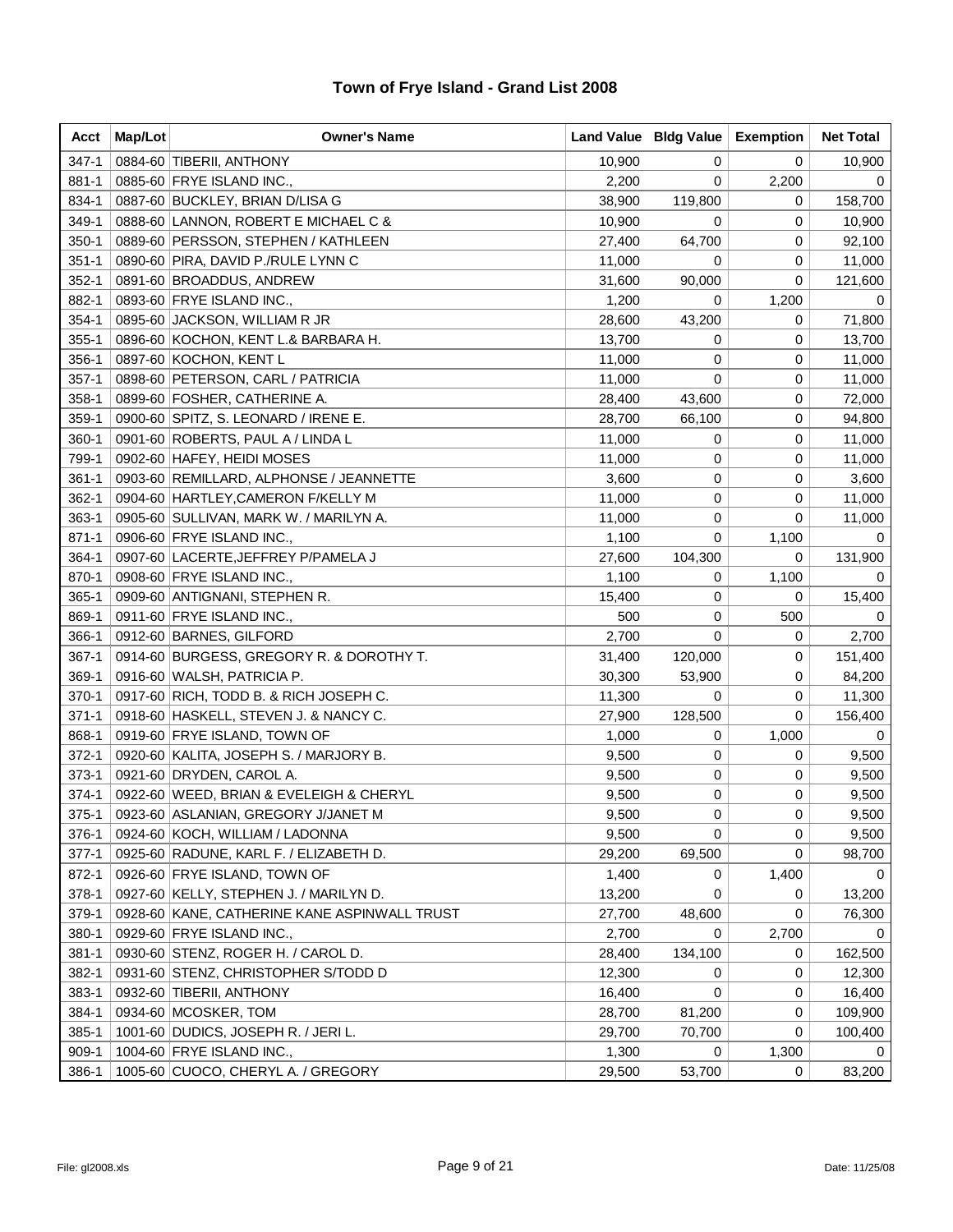| Acct      | Map/Lot | <b>Owner's Name</b>                             |        | Land Value   Bldg Value | <b>Exemption</b> | <b>Net Total</b> |
|-----------|---------|-------------------------------------------------|--------|-------------------------|------------------|------------------|
| $387 - 1$ |         | 1006-60 BATES, DONNA M TRUSTEE                  | 25,000 | 118,200                 | 0                | 143,200          |
| 388-1     |         | 1007-60 BATES, DONNA MANSOLILLI                 | 7,800  | 0                       | 0                | 7,800            |
| 910-1     |         | 1008-60 FRYE ISLAND INC.,                       | 900    | 0                       | 900              | 0                |
| 389-1     |         | 1009-60 MARTIN, TIMOTHY R.                      | 9,800  | 0                       | 0                | 9,800            |
| $390-1$   |         | 1010-60 GARDNER, STEVEN & SCHNAUCK MARGAR       | 26,100 | 102,500                 | 0                | 128,600          |
| $391 - 1$ |         | 1011-60 WILMOT SR, WARREN & MARY ROSS           | 9,500  | 0                       | 0                | 9,500            |
| $908-1$   |         | 1012-60 FRYE ISLAND INC.,                       | 2,000  | 0                       | 2,000            | 0                |
| 392-1     |         | 1014-60 CUOCO, JOHN B                           | 9,500  | 0                       | 0                | 9,500            |
| 393-1     |         | 1015-60 THIBODEAU, RICHARD                      | 1,900  | 0                       | 0                | 1,900            |
| $907 - 1$ |         | 1016-60 FRYE ISLAND INC.,                       | 900    | 0                       | 900              | 0                |
| 394-1     |         | 1017-60 HERGET, BARBARA D.                      | 26,100 | 80,300                  | 0                | 106,400          |
| $395 - 1$ |         | 1018-60 MCMAHON JR., FRANCIS M. / ANN I.        | 9,500  | 0                       | 0                | 9,500            |
| 396-1     |         | 1022-60 OXMAN, ROBERT / NATALIE                 | 25,300 | 51,400                  | 0                | 76,700           |
| $904 - 1$ |         | 1025-60 FRYE ISLAND INC.,                       | 900    | 0                       | 900              | 0                |
| 398-1     |         | 1026-60 DAVENPORT II, BURT / SHARON             | 26,100 | 95,800                  | 0                | 121,900          |
| 399-1     |         | 1027-60 DAVENPORT, SHARON                       | 9,500  | 0                       | 0                | 9,500            |
| $400 - 1$ |         | 1029-60 BRENNAN, JOHN P.                        | 1,900  | 0                       | 0                | 1,900            |
| $401 - 1$ |         | 1030-60 ROBINSON, THOMAS                        | 1,900  | 0                       | 0                | 1,900            |
| $402 - 1$ |         | 1032-60 FRYE ISLAND INC.,                       | 2,000  | 0                       | 2,000            | 0                |
| $403 - 1$ |         | 1033-60 SEGEE, DAVID M/JOYCE SEANNETTE A.       | 26,100 | 77,400                  | 0                | 103,500          |
| $404 - 1$ |         | 1036-60 HAM II, WILLIAM                         | 9,500  | 0                       | 0                | 9,500            |
| $905 - 1$ |         | 1037-60 FRYE ISLAND INC.,                       | 1,000  | 0                       | 1,000            | 0                |
| 1063-1    |         | 1041-60 FRYE ISLAND, TOWN OF                    | 3,100  | 0                       | 3,100            | 0                |
| $405 - 1$ |         | 1044-60 EMERSON, MICHAEL R.                     | 8,700  | 0                       | 0                | 8,700            |
| 406-1     |         | 1045-60 GRIFFIN, JAMES G.                       | 1,800  | 0                       | 0                | 1,800            |
| 894-1     |         | 1046-60 FRYE ISLAND INC.,                       | 1,500  | 0                       | 1,500            | 0                |
| $407 - 1$ |         | 1048-60 WILLIAMSON, BRIAN / MARIBETH M.         | 9,100  | 0                       | 0                | 9,100            |
| 408-1     |         | 1049-60   WETSON, JOHN L.                       | 9,100  | 0                       | 0                | 9,100            |
| 409-1     |         | 1050-60 WETSON, JOHN LEIGHTON                   | 25,800 | 74,400                  | 0                | 100,200          |
| 895-1     |         | 1051-60 FRYE ISLAND INC.,                       | 900    | 0                       | 900              | 0                |
| $923-1$   |         | 1052-61 FRYE ISLAND INC.,                       | 900    | 0                       | 900              | 0                |
| 410-1     |         | 1053-61 PALMISANO, RICHARD J.                   | 25,900 | 63,800                  | 0                | 89,700           |
| $411 - 1$ |         | 1054-61 OCONNOR, JAMES E. / SYLVIA A.           | 29,900 | 138,500                 | 0                | 168,400          |
| $412 - 1$ |         | 1055-61 AMATO, GREGORY                          | 25.900 | 89,000                  | 0                | 114,900          |
| 413-1     |         | 1057-61 FRYE ISLAND INC.,                       | 900    | 0                       | 900              | 0                |
| 414-1     |         | 1058-61   PEARSON, MICHAEL I. / BETSY J.        | 1,800  | 0                       | 0                | 1,800            |
| $415 - 1$ |         | 1059-61   MANNING, MARK                         | 25,800 | 45,900                  | 0                | 71,700           |
| 416-1     |         | 1060-61 STANDLEY, DAVID & ALISON                | 29,700 | 85,600                  | 0                | 115,300          |
| $418 - 1$ |         | 1064-61 FRYE ISLAND, TOWN OF                    | 1,800  | 0                       | 1,800            | 0                |
| 1025-1    |         | 1065-61 FRYE ISLAND, TOWN OF                    | 900    | 0                       | 900              | 0                |
| 419-1     | 1066-61 | Town of Frye Island,                            | 1,600  | 0                       | 1,600            | 0                |
| 1026-1    | 1067-61 | <b>FRYE ISLAND, TOWN OF</b>                     | 800    | 0                       | 800              | 0                |
| 420-1     | 1068-61 | <b>TETLER, ERIC</b>                             | 25,800 | 43,200                  | 0                | 69,000           |
| $421 - 1$ |         | 1069-61 MANNING, MARK                           | 1,800  | 0                       | 0                | 1,800            |
| $423 - 1$ |         | 1075-61 TENNEY, TRACY A. & LOXTERKAMP EDW TTEES | 29,300 | 143,300                 | 0                | 172,600          |
| 424-1     |         | 1076-61 GLEYSTEEN, ERIC A. / BETSY B.           | 25,700 | 78,900                  | 0                | 104,600          |
| $425 - 1$ |         | 1079-60 WHITE, KAREN L/MATTHEW B                | 29,400 | 127,000                 | 0                | 156,400          |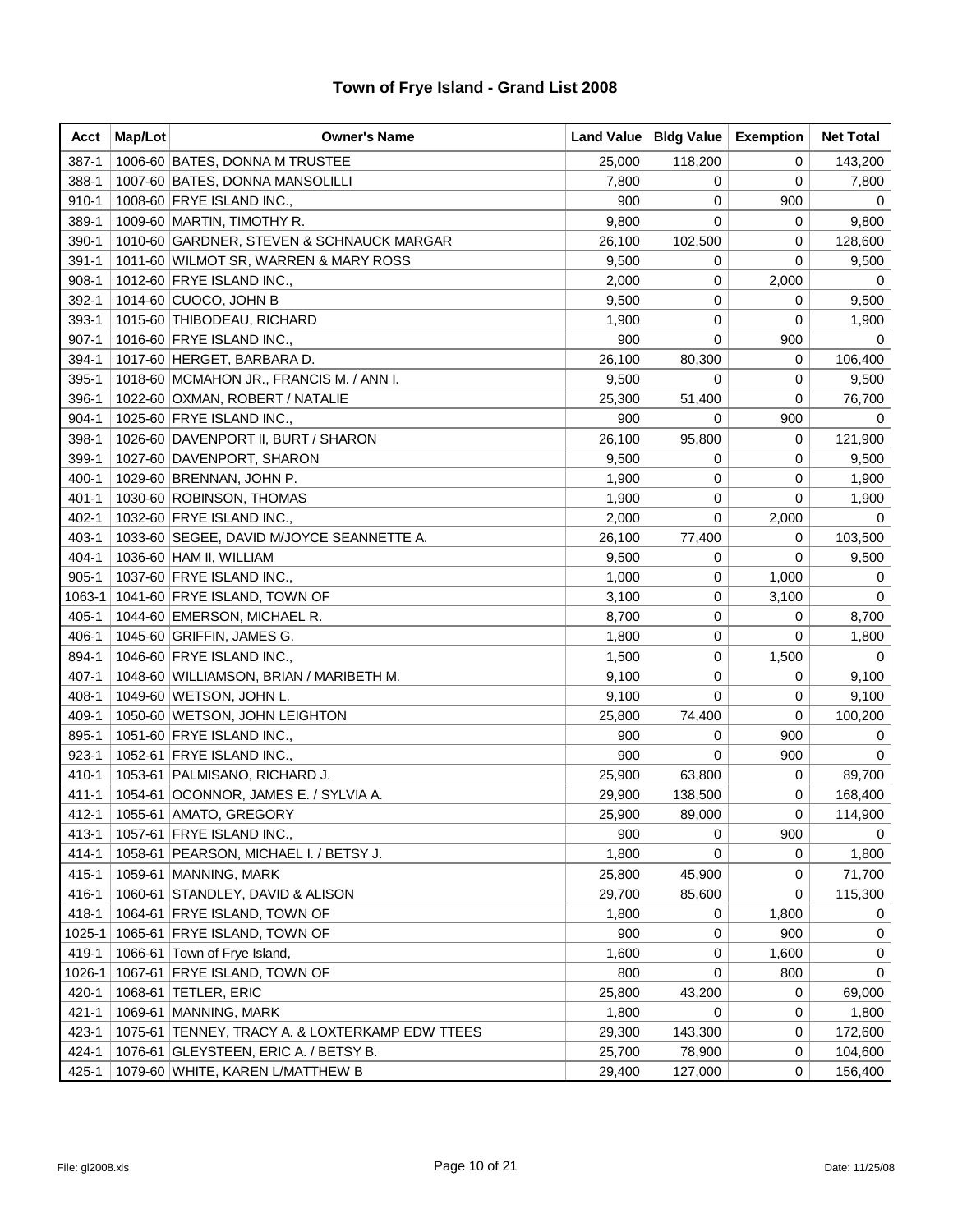| Acct      | Map/Lot | <b>Owner's Name</b>                        |        | Land Value   Bldg Value | <b>Exemption</b> | <b>Net Total</b> |
|-----------|---------|--------------------------------------------|--------|-------------------------|------------------|------------------|
| 426-1     |         | 1082-60 CAWLEY JR., WALTER G. / PATRICIA   | 25,600 | 78,000                  | 0                | 103,600          |
| $427 - 1$ |         | 1083-60 FENCER, MICHAEL / MARION           | 9,100  | 0                       | 0                | 9,100            |
| 428-1     |         | 1084-60 ANGELO, LEONARD M & DANIELLE       | 25,700 | 117,600                 | 0                | 143,300          |
| 429-1     |         | 1087-60 KEEGAN JR., JAMES J. / MARIE B.    | 11,700 | 0                       | 0                | 11,700           |
| 430-1     |         | 1088-60 MAYNARD, ROBERT L/KELLI O'CONNOR   | 15,000 | 160,900                 | 0                | 175,900          |
| 432-1     |         | 1090-61 BORYSEWICZ, CHARLES                | 9,300  | 0                       | 0                | 9,300            |
| 433-1     |         | 1091-61 GLENN, BRIAN J.                    | 9,400  | 0                       | 0                | 9,400            |
| 434-1     |         | 1092-61 TERRACCIANO, EDMUND H. / MARY R.   | 9,400  | 0                       | 0                | 9,400            |
| 435-1     |         | 1093-61 BUTTRICK, DANIEL H/DIANNE L.       | 26,100 | 121,400                 | 0                | 147,500          |
| 436-1     |         | 1094-61 STEVENS, CAROLINE R.               | 9,500  | 0                       | 0                | 9,500            |
| $437 - 1$ |         | 1095-61 WALKER, BRIAN W & SUSAN L          | 29,500 | 87,700                  | 0                | 117,200          |
| $924 - 1$ |         | 1098-61 FRYE ISLAND INC.,                  | 1,500  | 0                       | 1,500            | 0                |
| 438-1     |         | 1099-61   DRAKE, DWIGHT J. / CLAIRE S.     | 30,100 | 126,000                 | 0                | 156,100          |
| 439-1     |         | 1101-61 PALLI, DEAN                        | 26,000 | 146,300                 | 0                | 172,300          |
| $925 - 1$ |         | 1102-61 FRYE ISLAND INC.,                  | 900    | 0                       | 900              | 0                |
| 441-1     |         | 1104-61 RIVARD, RICHARD                    | 25,900 | 132,600                 | 0                | 158,500          |
| 442-1     |         | 1105-61 RICHARDSON, CHERYL                 | 9,400  | 0                       | 0                | 9,400            |
| 443-1     |         | 1106-61 DIGREGORIO, DAVID L.               | 26,000 | 103,200                 | 0                | 129,200          |
| 839-1     |         | 1107-61 KALITA, JOSEPH S / MARJORY B       | 9,500  | 0                       | 0                | 9,500            |
| 1043-1    |         | 1108-61 Town of Frye Island,               | 9,400  | 0                       | 9,400            | 0                |
| 444-1     |         | 1109-61 FARNSWORTH, CURTIS R./CHARLOTTE P. | 9,500  | 0                       | 0                | 9,500            |
| 445-1     |         | 1110-61 BLACKMORE, GERALD / JOANNE         | 31,000 | 112,300                 | 0                | 143,300          |
| 446-1     |         | 1111-61 PLOSKER, RYAN A & KELLY ANN        | 10,500 | 0                       | 0                | 10,500           |
| 447-1     |         | 1112-61 OGRADY, DAVID S. / DOREEN R.       | 26,200 | 34,900                  | 0                | 61,100           |
| 448-1     |         | 1113-61 FOURNIER, WAYNE M. / NANCY L.      | 26,100 | 124,200                 | 0                | 150,300          |
| $926 - 1$ |         | 1114-61 FOURNIER, ERIC & LISA              | 9,500  | 0                       | 0                | 9,500            |
| 449-1     |         | 1115-61 CHALMERS JR., EDWARD               | 9,500  | 0                       | 0                | 9,500            |
| 450-1     |         | 1116-61 ERNST, MARK                        | 26,000 | 93,800                  | 0                | 119,800          |
| $451 - 1$ |         | 1117-61   AMERO, STEPHEN W. & CAROL A.     | 26,000 | 80,300                  | 0                | 106,300          |
| $927 - 1$ |         | 1118-61 FRYE ISLAND INC.,                  | 1,300  | 0                       | 1,300            | 0                |
| $935 - 1$ |         | 1120-61 FRYE ISLAND INC.,                  | 2,200  | 0                       | 2,200            | 0                |
| 452-1     |         | 1121-61 BELLANTONE, MARC / ANGELA          | 26,000 | 115,500                 | 0                | 141,500          |
| $453 - 1$ |         | 1122-61 ANTONELLIS, JAMES                  | 9,500  | 0                       | 0                | 9,500            |
| 454-1     |         | 1123-61   MORROW, MICHAEL J.               | 25,700 | 49,100                  | 0                | 74,800           |
| $455 - 1$ |         | 1124-61   LAVALLEE, ROBERT L.              | 9,200  | 1,100                   | 0                | 10,300           |
| 934-1     |         | 1125-61 FRYE ISLAND INC.,                  | 900    | 0                       | 900              | 0                |
| 456-1     |         | 1126-61 FRYE ISLAND INC.,                  | 9,500  | 0                       | 9,500            | 0                |
| 457-1     |         | 1132-61 SPOSATO, STEPHEN J                 | 12,000 | 0                       | 0                | 12,000           |
| 1023-1    |         | 1134-61 FRYE ISLAND INC.,                  | 3,800  | 0                       | 3,800            | 0                |
| 458-1     |         | 1136-61 LOVELY, DANA A/MARY B              | 13,300 | 0                       | 0                | 13,300           |
| 1024-1    |         | 1138-61 FRYE ISLAND INC.,                  | 1,700  | 0                       | 1,700            | 0                |
| 459-1     |         | 1139-61 FRYE ISLAND INC.,                  | 2,700  | 0                       | 2,700            | 0                |
| 460-1     |         | 1140-61 HEBERT, RICHARD M. / RONALD R.     | 26,100 | 100,000                 | 0                | 126,100          |
| 936-1     |         | 1141-61 FRYE ISLAND INC.,                  | 900    | 0                       | 900              | 0                |
| 461-1     |         | 1142-61 DOWNS, JOHN R AND NANCY            | 9,800  | 0                       | 0                | 9,800            |
| $937 - 1$ |         | 1143-61 FRYE ISLAND INC.,                  | 3,800  | 0                       | 3,800            | 0                |
| 462-1     |         | 1144-61 OLSEN, WALTER / JUDITH             | 26,100 | 75,100                  | 0                | 101,200          |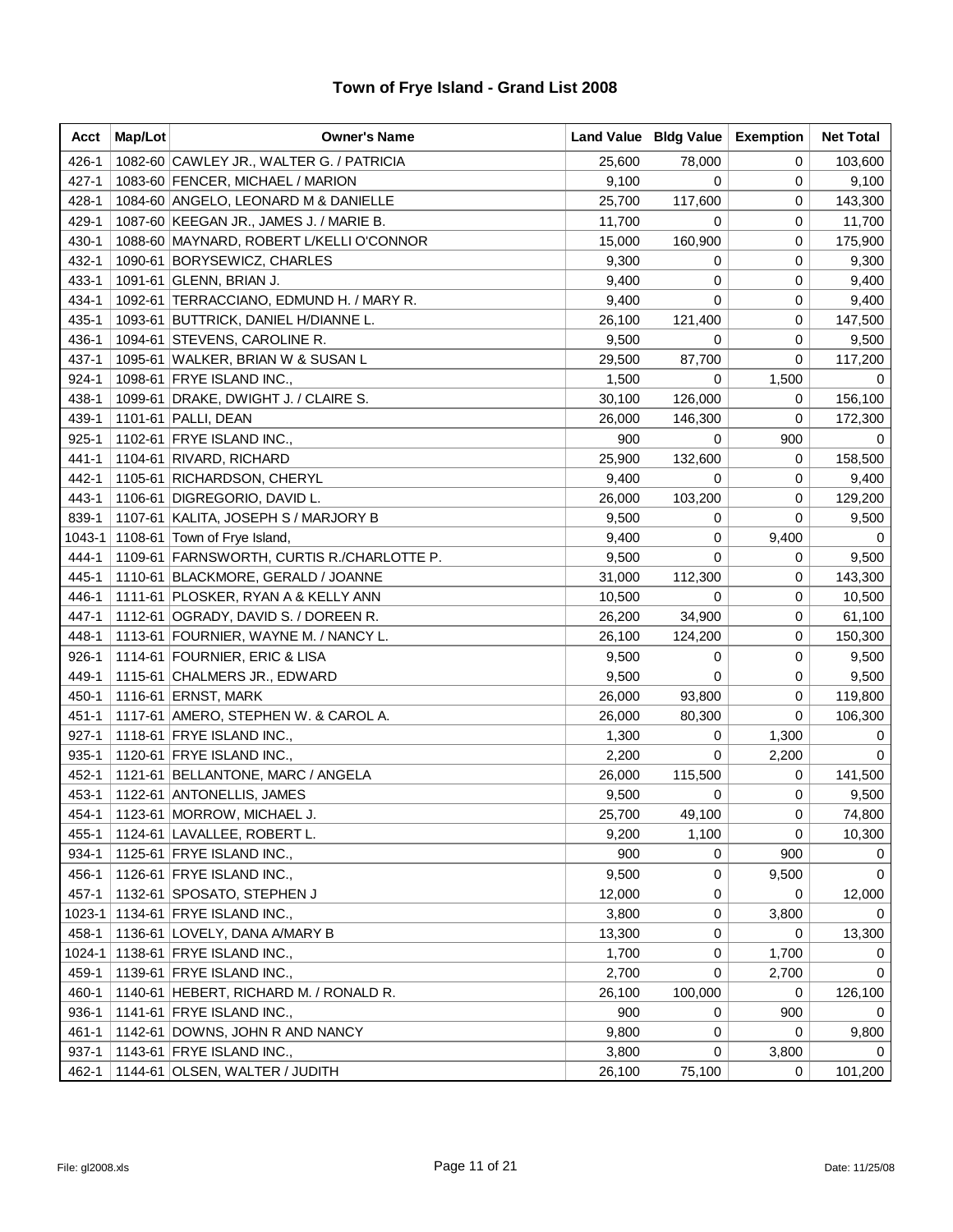| Acct      | Map/Lot | <b>Owner's Name</b>                        |        | Land Value   Bldg Value | <b>Exemption</b> | <b>Net Total</b> |
|-----------|---------|--------------------------------------------|--------|-------------------------|------------------|------------------|
| 463-1     |         | 1148-61 KING, DOUGLAS H.                   | 1,900  | 0                       | 0                | 1,900            |
| 464-1     |         | 1151-61 MORIN, NICHOLAS / GLORIA           | 26,100 | 45,300                  | 0                | 71,400           |
| 465-1     |         | 1154-61 HERZOG II, WILLIAM R & MARY A      | 32,500 | 144,300                 | 0                | 176,800          |
| 466-1     |         | 1155-61 MAGSAMEN, RON                      | 26,100 | 49,600                  | 0                | 75,700           |
| 467-1     |         | 1156-61 FRYE ISLAND, TOWN OF               | 1,000  | 0                       | 1,000            | 0                |
| 468-1     |         | 1157-61 COOK, VICTORIA L.                  | 27,600 | 41,000                  | 0                | 68,600           |
| 469-1     |         | 1159-61 SPEED, WILLIAM J                   | 11,000 | 0                       | 0                | 11,000           |
| 470-1     |         | 1201-61 HADLEY, HAROLD A                   | 2,300  | 0                       | 0                | 2,300            |
| 471-1     |         | 1202-61 REALI, DEBORAH                     | 11,100 | 0                       | 0                | 11,100           |
| 472-1     |         | 1203-61 MORRILL, MICHAEL P                 | 11,400 | 0                       | 0                | 11,400           |
| 949-1     |         | 1204-61 FRYE ISLAND INC.,                  | 1,500  | 0                       | 1,500            | 0                |
| 473-1     |         | 1206-61 SHAIN, CHRISTOPHER T. & MELINDA B. | 36,800 | 90,600                  | 0                | 127,400          |
| 474-1     |         | 1207-61 ARONSON, M HOLLY                   | 13,700 | 0                       | 0                | 13,700           |
| 475-1     |         | 1208-61 CHLAPOWSKI, ANTHONY J. / ESTHER    | 29,700 | 74,000                  | 0                | 103,700          |
| 476-1     |         | 1209-61 ROY, RICHARD J.                    | 13,100 | 0                       | 0                | 13,100           |
| 477-1     |         | 1210-61 SPEED, WILLIAM J                   | 11,000 | 0                       | 0                | 11,000           |
| 478-1     |         | 1211-61 FOGG, ROBERT L                     | 11,000 | 0                       | 0                | 11,000           |
| 479-1     |         | 1212-61 ARONSON, M HOLLY                   | 36,700 | 86,200                  | 0                | 122,900          |
| 480-1     |         | 1213-61   TOOMEY, TIMOTHY / JEANNE         | 30,300 | 117,200                 | 0                | 147,500          |
| 481-1     |         | 1214-61   MCCARTY, HARRY B.                | 37,900 | 68,000                  | 0                | 105,900          |
| 482-1     |         | 1216-61 MCCARTY, HARRY B.                  | 11,300 | 0                       | 0                | 11,300           |
| $950 - 1$ |         | 1218-61   MCCARTY, HARRY B                 | 13,400 | 0                       | 0                | 13,400           |
| 483-1     |         | 1219-61 PINETTE, CYNTHIA P.                | 30,400 | 124,800                 | 0                | 155,200          |
| 484-1     |         | 1220-61 ALLEN, HELEN                       | 28,000 | 61,100                  | 0                | 89,100           |
| 485-1     |         | 1221-61 AMATO, GEORGE S. / PIRJO R.        | 31,900 | 237,000                 | 0                | 268,900          |
| 486-1     |         | 1222-61 DOLLOFF JR., KENNETH W CO-TRUSTEE  | 42,500 | 71,200                  | 0                | 113,700          |
| 487-1     |         | 1224-61 BURBANK, JOHN E. / PEGGY A.        | 13,300 | 0                       | 0                | 13,300           |
| 488-1     |         | 1225-61 BURBANK III, JOHN E. / PEGGY A.    | 29,600 | 100,200                 | 0                | 129,800          |
| $951 - 1$ |         | 1226-61 FRYE ISLAND INC.,                  | 1,100  | 0                       | 1,100            | 0                |
| 489-1     |         | 1227-61 GAUDET, RICHARD A / VIRGINIA F     | 27,900 | 130,200                 | 0                | 158,100          |
| 490-1     |         | 1228-61 TOMS, CLARENCE M. / VIRGINIA       | 11,000 | 0                       | 0                | 11,000           |
| $952 - 1$ |         | 1230-61 FRYE ISLAND INC.,                  | 1,900  | 0                       | 1,900            | $\mathbf 0$      |
| 491-1     |         | 1231-61 BELL, GEORGE C. / JOY A.           | 12,700 | 0                       | 0                | 12,700           |
| 492-1     |         | 1232-61 FOLEY, THOMAS A.                   | 14,700 | 0                       | 0                | 14,700           |
| 493-1     |         | 1234-61 HAYDEN, MARK D & COLLEEN M         | 11,800 | 0                       | 0                | 11,800           |
| 494-1     |         | 1235-61 FLAHIVE, PAUL                      | 28,300 | 102,600                 | 0                | 130,900          |
| 953-1     |         | 1240-61 FRYE ISLAND INC.,                  | 2,800  | 0                       | 2,800            | 0                |
| 495-1     |         | 1241-61 O'REGAN, KEVIN M & TERRIL          | 13,300 | 0                       | 0                | 13,300           |
| 954-1     |         | 1242-61 FRYE ISLAND INC.,                  | 2,300  | 0                       | 2,300            | 0                |
| 496-1     |         | 1245-61 MCKEE, SCOTT N & ELLEN M           | 28,900 | 95,900                  | 0                | 124,800          |
| 956-1     |         | 1246-61 FRYE ISLAND INC.,                  | 1,100  | 0                       | 1,100            | 0                |
| 497-1     |         | 1247-61 CUSTER, MARGO                      | 11,800 | 0                       | 0                | 11,800           |
| $955 - 1$ |         | 1248-61 FRYE ISLAND INC.,                  | 1,600  | 0                       | 1,600            | 0                |
| 498-1     |         | 1249-61 ROCKWELL, THOMAS P.                | 11,300 | 0                       | 0                | 11,300           |
| $957 - 1$ |         | 1250-61 FRYE ISLAND INC.,                  | 1,200  | 0                       | 1,200            | 0                |
| 499-1     |         | 1251-61 FRYE ISLAND, TOWN OF               | 11,900 | 0                       | 11,900           | 0                |
| $500-1$   |         | 1252-61 HANSEN, ROBERT W.                  | 13,100 | 0                       | 0                | 13,100           |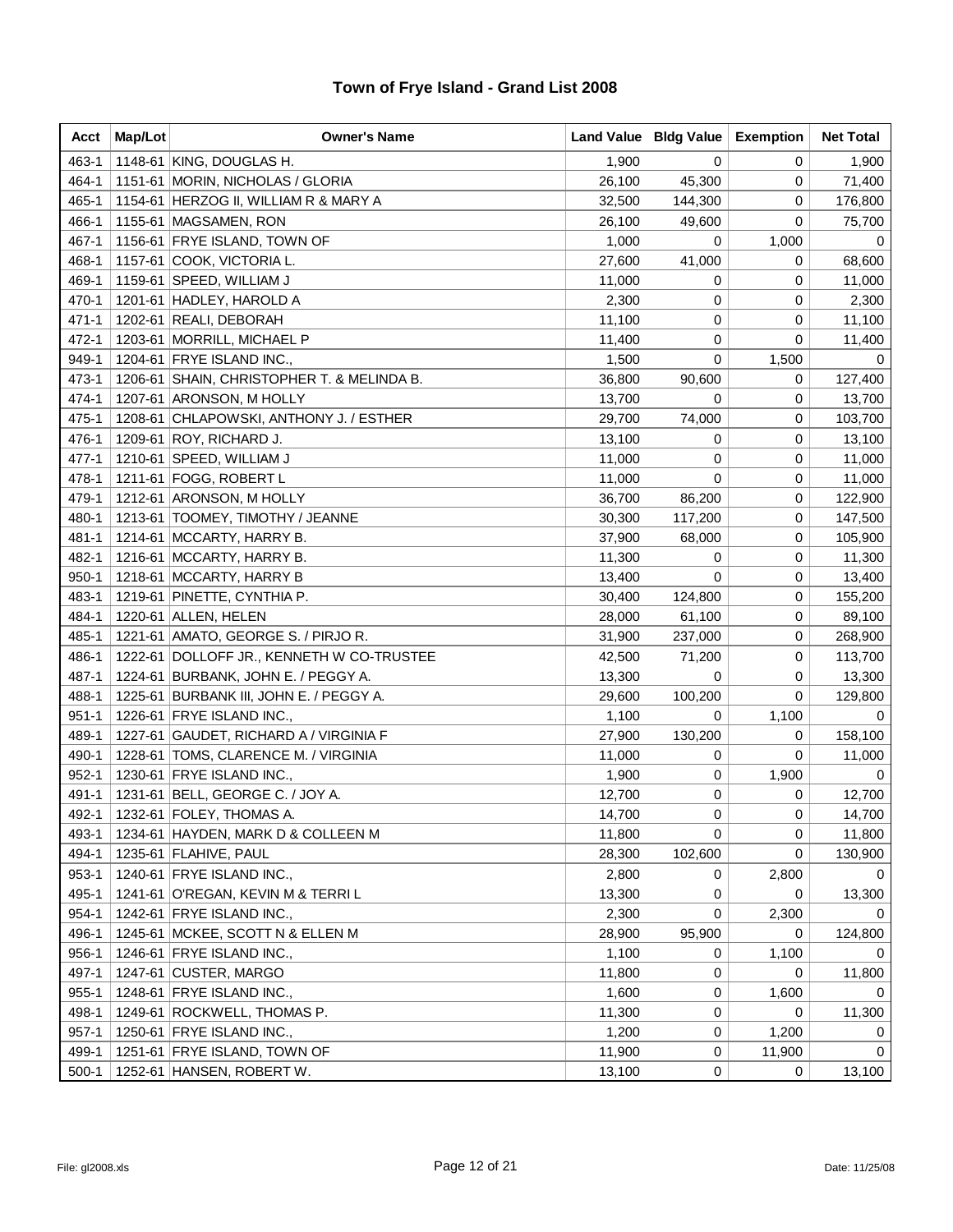| Acct      | Map/Lot | <b>Owner's Name</b>                                         |        | Land Value   Bldg Value   Exemption |             | <b>Net Total</b> |
|-----------|---------|-------------------------------------------------------------|--------|-------------------------------------|-------------|------------------|
| $501 - 1$ |         | 1255-61 COOKE, STEPHEN M./HARRINGTON ROSE                   | 9,800  | $\mathbf 0$                         | 0           | 9,800            |
| $502-1$   |         | 1258-61 LEWIS III, DOUGLAS R/DARBY-SUE                      | 28,900 | 70,600                              | 0           | 99,500           |
| $958-1$   |         | 1259-61 FRYE ISLAND INC.,                                   | 1,200  | 0                                   | 1,200       | 0                |
| $959-1$   |         | 1260-61 FRYE ISLAND INC.,                                   | 1,200  | 0                                   | 1,200       | 0                |
| $503-1$   |         | 1261-61 NOONAN, THOMAS / JANE                               | 11,200 | 0                                   | 0           | 11,200           |
| $960 - 1$ |         | 1264-61 FRYE ISLAND INC.,                                   | 2,300  | 0                                   | 2,300       | 0                |
| $961 - 1$ |         | 1266-61 FRYE ISLAND INC.,                                   | 1,600  | 0                                   | 1,600       | 0                |
| $504-1$   |         | 1268-62 HAYNES, MARK & RUTH                                 | 28,700 | 88,600                              | 0           | 117,300          |
| $505-1$   |         | 1269-62 NOREN, CARL W & PATRICIA                            | 28,900 | 76,900                              | 0           | 105,800          |
| $962 - 1$ |         | 1270-62 FRYE ISLAND INC.,                                   | 2,300  | 0                                   | 2,300       | 0                |
| $506-1$   |         | 1273-62 MARKOS, PETER J.                                    | 28,200 | 143,800                             | 0           | 172,000          |
| $507-1$   |         | 1274-62 BISHOP, DEBORAH & SAINT MARTIN BETH M               | 10,900 | 0                                   | 0           | 10,900           |
| $508-1$   |         | 1275-62 BISHOP, JOSEPH R & DEBORAH M                        | 28,100 | 119,800                             | 0           | 147,900          |
| 509-1     |         | 1276-62 VON HUSEN, JOHN/SALLY FORD VON HUSEN                | 28,100 | 71,000                              | 0           | 99,100           |
| $510-1$   |         | 1278-61 RAY, STEPHEN / MARIA                                | 12,900 | 0                                   | 0           | 12,900           |
|           |         | 1029-1   1279-62   FRYE ISLAND INC.,                        | 600    | 0                                   | 600         | 0                |
| $963-1$   |         | 1280-61 FRYE ISLAND INC.,                                   | 3,400  | $\mathbf 0$                         | 3,400       | 0                |
| $511 - 1$ |         | 1283-61 MICUE III, JOHN                                     | 28,700 | 103,100                             | 0           | 131,800          |
| $512 - 1$ |         | 1284-61 WILLIAMS, JAMES/RALPH ALAN                          | 29,200 | 85,000                              | 0           | 114,200          |
| $513-1$   |         | 1286-61   BISHOP, THOMAS J. / NANCY L.                      | 28,500 | 73,300                              | 0           | 101,800          |
| $514-1$   |         | 1287-61 SPEED, WILLIAM J                                    | 12,300 | 0                                   | 0           | 12,300           |
| $515-1$   |         | 1288-61 FOLEY, THOMAS A. / KAREN M.                         | 12,100 | 0                                   | 0           | 12,100           |
| $516-1$   |         | 1289-61 FOLEY, KAREN M.                                     | 28,300 | 47,200                              | 0           | 75,500           |
| $517 - 1$ |         | 1291-61 WALKER, JAMES L. / JEANNE E.                        | 28,100 | 155,800                             | 0           | 183,900          |
| $518-1$   |         | 1292-61 CANTY, THOMAS J.                                    | 29,100 | 108,100                             | 0           | 137,200          |
| 519-1     |         | 1293-61 FLAHIVE, CHARLES W SR & GLORIA C                    | 11,600 | 0                                   | 0           | 11,600           |
| $520-1$   |         | 1294-61 LEVESQUE, LAWRENCE A.                               | 25,200 | 83,800                              | $\mathbf 0$ | 109,000          |
| $521 - 1$ |         | 1301-62 FRYE ISLAND INC.,                                   | 28,300 | 0                                   | 28,300      | 0                |
| $522 - 1$ |         | 1302-62 TABRIS, MICHAEL D./LINDA & ROSENTHAL DAVID & LENORE | 29,000 | 106,200                             | 0           | 135,200          |
| 1007-1    |         | 1303-62 FRYE ISLAND INC.,                                   | 1,200  | 0                                   | 1,200       | 0                |
| $523-1$   |         | 1304-62 GILMAN, KIMBERLY                                    | 11,200 | 0                                   | 0           | 11,200           |
| $524-1$   |         | 1305-62 ZEA, ALISON                                         | 28,200 | 95,800                              | 0           | 124,000          |
| $841 - 1$ |         | 1307-62 BEAULIEU, RODERICK, & CELESTE                       | 15,400 | 0                                   | 0           | 15,400           |
| 526-1     |         | 1308-62 KELLEY, JAMES J & JENNIFER                          | 28,900 | 98,200                              | $\mathbf 0$ | 127,100          |
| $527-1$   |         | 1309-62 KEUP, WILLIAM K. / NANCY A.                         | 29,700 | 78,700                              | 0           | 108,400          |
| $528-1$   |         | 1310-62 ROGERS, EDWARD W. & APRIL A.                        | 28,700 | 103,000                             | 0           | 131,700          |
| 529-1     |         | 1311-62 COSTA, STEPHEN A & SHANNON M                        | 12,400 | 0                                   | 0           | 12,400           |
| 842-1     |         | 1312-62 SAVOIE, MARK AND CHRISTINE                          | 32,400 | 19,500                              | 0           | 51,900           |
| 1008-1    |         | 1314-62 FRYE ISLAND INC.,                                   | 1,200  | 0                                   | 1,200       | $\Omega$         |
| $530-1$   |         | 1315-62 MARTINEZ, DANIEL J/MELISSA E                        | 28,000 | 136,300                             | 0           | 164,300          |
| $531 - 1$ |         | 1316-62 REALI, JAMES V & DEBORAH A                          | 26,200 | 107,100                             | 0           | 133,300          |
| 532-1     |         | 1317-62 REALI, DEBORAH A.                                   | 11,800 | 0                                   | 0           | 11,800           |
| $533-1$   |         | 1318-62 DIMOND, WILLIAM C.                                  | 11,900 | 0                                   | 0           | 11,900           |
| 534-1     |         | 1319-62 REALI, VINCENZO JAMES                               | 11,400 | 0                                   | 0           | 11,400           |
| $535-1$   |         | 1320-62 ASLANIAN, GREGORY/JANET                             | 11,800 | 0                                   | 0           | 11,800           |
| 536-1     |         | 1321-62 PEDERSEN, DONNA E. & ASLANIAN GREG                  | 29,800 | 89,800                              | 0           | 119,600          |
| 1013-1    |         | 1322-62 FRYE ISLAND INC.,                                   | 1,700  | 0                                   | 1,700       | 0                |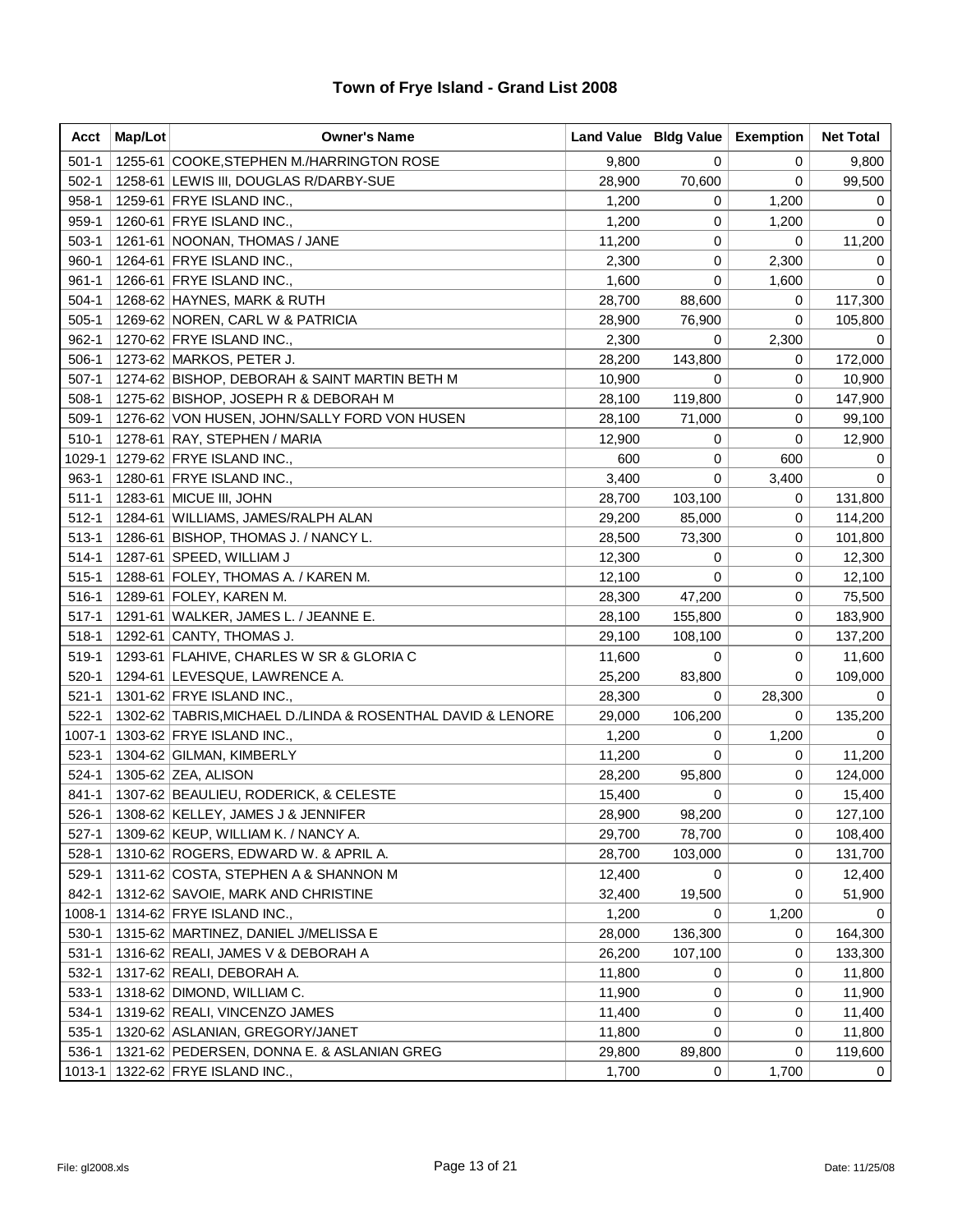| Acct      | Map/Lot | <b>Owner's Name</b>                         |        | Land Value   Bldg Value | <b>Exemption</b> | <b>Net Total</b> |
|-----------|---------|---------------------------------------------|--------|-------------------------|------------------|------------------|
| $537-1$   |         | 1323-62 LEVESQUE, JOANN                     | 11,400 | 0                       | 0                | 11,400           |
| 538-1     |         | 1324-62 SAMPSON, JOHN H. / JOANNE           | 29,400 | 80,400                  | 0                | 109,800          |
| 539-1     |         | 1325-62 OHANESIAN, CHARLOTTE                | 11,100 | 0                       | 0                | 11,100           |
| 844-1     |         | 1326-62 TROY, LISA & QUINN JAMES            | 11,700 | 0                       | 0                | 11,700           |
| 540-1     |         | 1327-62 LINDLEY, MAX & MELISSA              | 11,200 | 0                       | 0                | 11,200           |
| $541-1$   |         | 1328-62 HEMMERLING, DAVID H & CORNO MEGIN L | 33,000 | 123,900                 | 0                | 156,900          |
| $543-1$   |         | 1331-62 OSBORN, ERNEST C & KAREN            | 15,100 | 0                       | 0                | 15,100           |
| 544-1     |         | 1332-62 SOLIMINI, VITO J. / MAUREEN         | 11,900 | 0                       | 0                | 11,900           |
| 545-1     |         | 1333-62 SOLIMINI, VITO J. / MAUREEN A.      | 28,900 | 166,200                 | 0                | 195,100          |
| 1010-1    |         | 1334-62 FRYE ISLAND INC.,                   | 1,100  | 0                       | 1,100            | 0                |
| 546-1     |         | 1335-62 DEPIETRO, JOSEPH & RENEE            | 28,800 | 166,500                 | 0                | 195,300          |
| $547-1$   |         | 1336-62 BARKER, MARCY L & MORRILL MICHAEL P | 28,600 | 95,700                  | 0                | 124,300          |
| 548-1     |         | 1337-62 THURSTON, ROBERT E. / SHARON P.     | 27,700 | 80,200                  | 0                | 107,900          |
|           |         | 1011-1   1340-62   FRYE ISLAND INC.,        | 3,200  | 0                       | 3,200            | 0                |
|           |         | 1012-1   1345-62   FRYE ISLAND INC.,        | 6,400  | 0                       | 6,400            | $\Omega$         |
| 549-1     |         | 1346-62 SANSONE, AGNES E & LEONARD NEIL H   | 28,400 | 138,400                 | 0                | 166,800          |
| $550-1$   |         | 1347-62 BOYD, KEVIN E. & ELIZABETH D.       | 16,000 | 33,200                  | 0                | 49,200           |
| $551-1$   |         | 1350-62 MESERVE, ALLEN L/DENISE M           | 33,400 | 147,000                 | 0                | 180,400          |
| 1014-1    |         | 1352-62 FRYE ISLAND INC.,                   | 1,500  | 0                       | 1,500            | 0                |
| $552-1$   |         | 1353-62   RUBY, ANDREW M.                   | 32,500 | 111,100                 | 0                | 143,600          |
| $553-1$   |         | 1355-62 GARLAND, DEBORAH C.                 | 13,700 | 0                       | 0                | 13,700           |
| 1059-1    |         | 1356-62 MUSOROFITI, CORY J. / ERIN E.       | 13,200 | 0                       | 0                | 13,200           |
| $554-1$   |         | 1357-62 TREACY, JAMES F. /JEAN C.           | 12,000 | 78,400                  | 0                | 90,400           |
|           |         | 1015-1   1358-62   FRYE ISLAND INC.,        | 1,600  | 0                       | 1,600            | 0                |
| $555-1$   |         | 1360-62 DUPONT, GEORGE / PAM                | 28,700 | 145,000                 | 0                | 173,700          |
| 556-1     |         | 1361-62 FRYE ISLAND INC.,                   | 1,300  | 0                       | 1,300            | 0                |
| 1030-1    |         | 1380-62 FRYE ISLAND, TOWN OF                | 8,000  | 0                       | 8,000            | 0                |
| $557-1$   |         | 1381-62 SOUCY, RICHARD L. & PATRICIA A.     | 38,500 | 115,100                 | 0                | 153,600          |
| 558-1     |         | 1382-62 DAVISON, GLENN & SARAH              | 36,900 | 79,100                  | 0                | 116,000          |
| 946-1     |         | 1383-62 FRYE ISLAND INC.,                   | 1,300  | 0                       | 1,300            | 0                |
| 559-1     |         | 1384-62 HINGSTON, WAYNE R & KATHERYN W      | 30,400 | 192,800                 | 0                | 223,200          |
| 797-1     |         | 1385-62 KANNIARD, RANDY / KATHY             | 14,100 | 0                       | 0                | 14,100           |
| 945-1     |         | 1386-62 FRYE ISLAND INC.,                   | 2,300  | 0                       | 2,300            | 0                |
| 560-1     |         | 1389-62 THOMAS, WILLIAM / GRACE             | 9,900  | 0                       | 0                | 9,900            |
| $561-1$   |         | 1390-62 STROUD, KELLY B. & TRACT L.         | 12,000 | 0                       | 0                | 12,000           |
| $562-1$   |         | 1391-62 VOLTZ, TODD D & DEBRA L             | 28,500 | 107,400                 | 0                | 135,900          |
| 944-1     |         | 1392-62 FRYE ISLAND INC.,                   | 1,200  | 0                       | 1,200            | 0                |
| $943 - 1$ |         | 1393-62 FRYE ISLAND INC.,                   | 1,300  | 0                       | 1,300            | 0                |
| 563-1     |         | 1394-62 SCHRAFFT, PETER R / KRISTEN A       | 29,700 | 80,000                  | 0                | 109,700          |
| 942-1     |         | 1395-62 FRYE ISLAND INC.,                   | 1,400  | 0                       | 1,400            | $\Omega$         |
| 564-1     |         | 1396-62 TAYLOR, GEORGE L. / FRANCES         | 30,800 | 89,700                  | 0                | 120,500          |
| $565-1$   |         | 1397-62 ANDERSON, FAMILY TRUST              | 30,000 | 115,600                 | 0                | 145,600          |
| 566-1     |         | 1398-62 HELBICK, KIM B                      | 12,600 | 0                       | 0                | 12,600           |
| $941 - 1$ |         | 1400-62 FRYE ISLAND INC.,                   | 1,600  | 0                       | 1,600            | 0                |
| $567-1$   |         | 1401-62 Town of Frye Island,                | 12,800 | 0                       | 12,800           | 0                |
| $940 - 1$ |         | 1402-62 FRYE ISLAND INC.,                   | 1,400  | 0                       | 1,400            | 0                |
| 568-1     |         | 1403-62 MACKEY, GEORGE F. / SANDRA A.       | 29,500 | 77,600                  | 0                | 107,100          |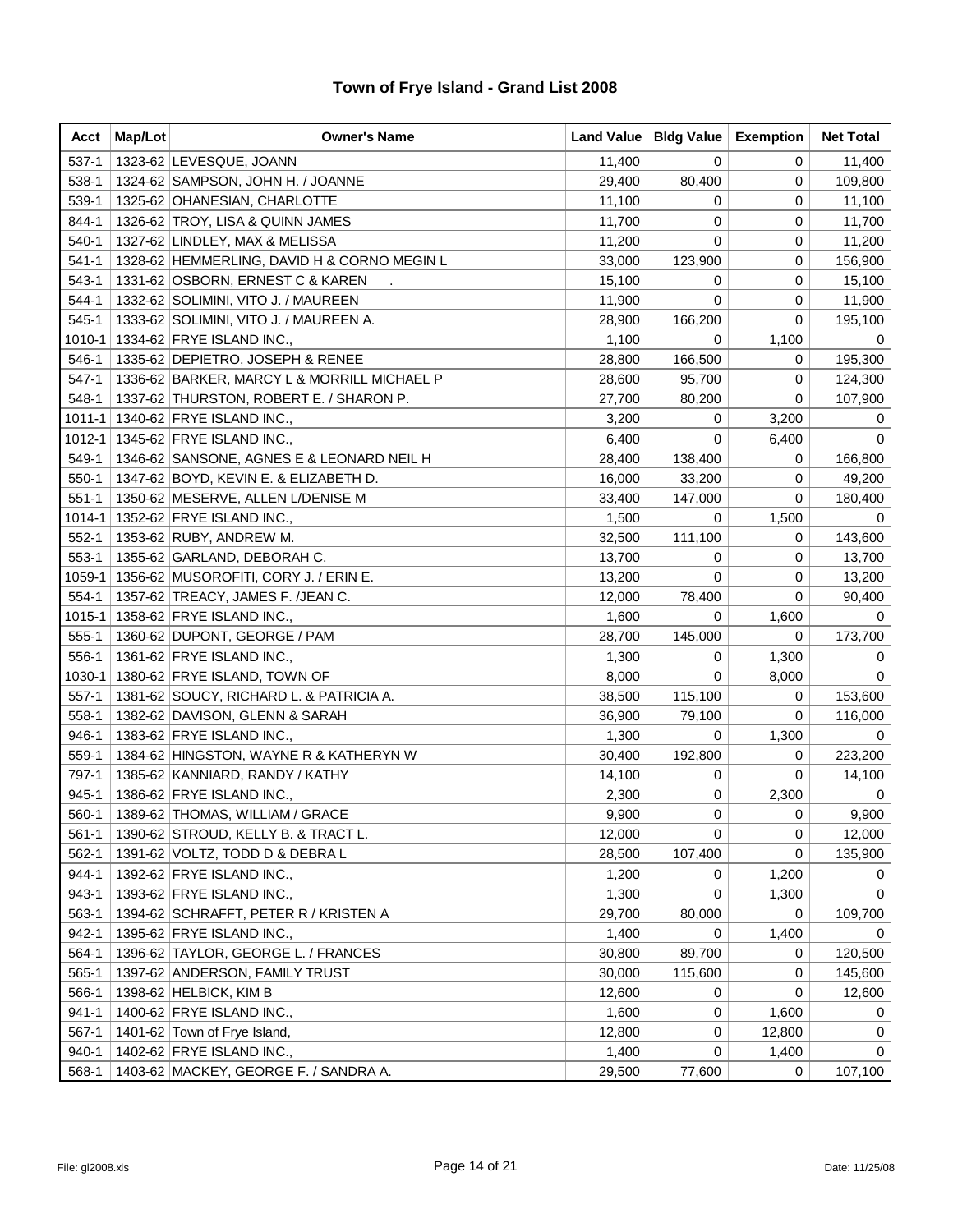| Acct      | Map/Lot | <b>Owner's Name</b>                              |         | Land Value   Bldg Value | <b>Exemption</b> | <b>Net Total</b> |
|-----------|---------|--------------------------------------------------|---------|-------------------------|------------------|------------------|
| 569-1     |         | 1404-62 RICHMOND, JAMES M. / SUSAN               | 12,700  | 0                       | 0                | 12,700           |
| $570-1$   |         | 1405-62 ZITOLI, GERARD & SAVOIE NANCY M.         | 30,600  | 109,700                 | 0                | 140,300          |
| $571-1$   |         | 1406-62 NISKA, KURT E. & LEAH                    | 28,000  | 124,500                 | 0                | 152,500          |
| $572-1$   |         | 1407-62 ORLOV, ROBERT / LAURIE M                 | 37,000  | 114,600                 | 0                | 151,600          |
| $573-1$   |         | 1408-62 DINANNO, RICHARD J.                      | 12,500  | 0                       | 0                | 12,500           |
| $574-1$   |         | 1409-62 MARCIONEK, DAVID J. / DEBORAH M.         | 28,200  | 36,000                  | 0                | 64,200           |
| $575-1$   |         | 1410-62 GLEASON, BRIAN & SUSANA                  | 11,300  | 0                       | 0                | 11,300           |
| 576-1     |         | 1411-62 CUSHMAN, ROBERT A. & MARGARET F.         | 3,300   | 0                       | 0                | 3,300            |
| $577-1$   |         | 1412-62 LEVASSEUR, DICK                          | 1,800   | 0                       | 0                | 1,800            |
| 1017-1    |         | 1500-61 FRYE ISLAND, TOWN OF                     | 32,000  | 0                       | 32,000           | 0                |
| $967 - 1$ |         | 1506-61 FRYE ISLAND, TOWN OF                     | 2,200   | 0                       | 2,200            | 0                |
| 964-1     |         | 1514-62 FRYE ISLAND, TOWN OF                     | 2,100   | 0                       | 2,100            | 0                |
| 578-1     |         | 1522-62 LENHARTH, TARA                           | 12,300  | 0                       | 0                | 12,300           |
| 579-1     |         | 1523-61 LENHARTH, WILLIAM AND TARA               | 11,900  | 0                       | 0                | 11,900           |
| 580-1     |         | 1524-61 KARWON, WALTER A & MELINDA S.            | 32,600  | 43,300                  | 0                | 75,900           |
| $581 - 1$ |         | 1526-61 KARWON, WALTER A & MELINDA S.            | 11,900  | 0                       | 0                | 11,900           |
| 582-1     |         | 1528-61 KARWON, WALTER A & MELINDA S.            | 11,300  | 0                       | 0                | 11,300           |
| 583-1     |         | 1529-61 KARWON, WALTER A & MELINDA S.            | 15,200  | 0                       | 0                | 15,200           |
| 584-1     |         | 1535-61 DAIGLE, STEPHEN J. / ARLENE              | 27,600  | 119,200                 | 0                | 146,800          |
| $965 - 1$ |         | 1540-61 FRYE ISLAND, TOWN OF                     | 4,000   | 0                       | 4,000            | 0                |
| 585-1     |         | 1545-61 PENDER, BERNARD A & ANN MARIE            | 2,800   | 0                       | 0                | 2,800            |
| 966-1     |         | 1550-61 FRYE ISLAND, TOWN OF                     | 2,800   | 0                       | 2,800            | $\Omega$         |
| 586-1     |         | 1552-61 MITCHELL, HAROLD I.                      | 11,000  | 0                       | 0                | 11,000           |
| 587-1     |         | 1553-61 JOYCE, DENISE M & JAMES & JOSEPH F       | 27,600  | 72,000                  | 0                | 99,600           |
| 588-1     |         | 1554-61  ILICH, ROBERT                           | 29,100  | 123,000                 | 0                | 152,100          |
| 589-1     |         | 1555-61   LEAVITT, JAMES A.                      | 12,300  | 0                       | 0                | 12,300           |
| 590-1     |         | 1600-62 HIGGINS, THOMAS M.                       | 32,000  | 1,800                   | 0                | 33,800           |
| 968-1     |         | 1601-62 FRYE ISLAND INC.,                        | 16,500  | 0                       | 16,500           | 0                |
| $591-1$   |         | 1603-62 MELANSON, DONNA L R & RONALD             | 143,000 | 108,600                 | 0                | 251,600          |
| 592-1     |         | 1604-62 CASAZZA, JAMES/SHAREN                    | 215,400 | 118,900                 | 0                | 334,300          |
| 848-1     |         | 1606-62 CASAZZA, JAMES & SHAREN                  | 0       | 0                       | 0                | 0                |
| 969-1     |         | 1610-62 FRYE ISLAND, TOWN OF                     | 28,500  | 0                       | 28,500           | $\mathbf 0$      |
| 1062-1    |         | 1613-62 FRYE ISLAND INC.,                        | 12,000  | 0                       | 12,000           | $\mathbf 0$      |
| 593-1     |         | 1615-62 WALL, EDWARD F & JULIA M LEc/oDavid Wall | 179,600 | 99,500                  | 0                | 279,100          |
| $970-1$   |         | 1618-62 FRYE ISLAND INC.,                        | 88,200  | 0                       | 88,200           | 0                |
| 595-1     |         | 1620-62 HUNT, ROBERT A. & MARY C./HUNT REA       | 164,600 | 91,500                  | 0                | 256,100          |
| 596-1     |         | 1621-62 OSBORN, PAUL J. / LORI F.                | 122,000 | 0                       | 0                | 122,000          |
| 597-1     |         | 1622-62 NILES, JAY R. / MARY ANN                 | 138,600 | 79,500                  | 0                | 218,100          |
| 598-1     |         | 1623-62 MOLLOY, HAROLD J. / KATHLEEN G.          | 140,600 | 81,700                  | 0                | 222,300          |
| 599-1     |         | 1624-62 KAPLAN, RICHARD N. / DENISE HORNE        | 140,600 | 178,000                 | 0                | 318,600          |
| 600-1     |         | 1625-62 WRIGHT, ANDREW / CYNTHIA A. TTEES        | 147,800 | 174,700                 | 0                | 322,500          |
| $601 - 1$ |         | 1626-62 GORDON, JAMES W.                         | 145,800 | 229,600                 | 0                | 375,400          |
| 602-1     |         | 1627-62 TSOPANIDES, RENA                         | 130,000 | 0                       | 0                | 130,000          |
| 603-1     |         | 1628-62 DEMARCO, RICHARD K. / NANCY H.           | 156,600 | 120,000                 | 0                | 276,600          |
| 604-1     |         | 1629-62 MONTVILLE, LEIGH J. / DIANE              | 158,400 | 51,300                  | 0                | 209,700          |
| 605-1     |         | 1630-62 DONOHUE, GARY M. / DIANE R.              | 147,400 | 120,300                 | 0                | 267,700          |
| 606-1     |         | 1631-62 HANNAH, BARBARA M./ Trustee              | 144,200 | 107,300                 | 0                | 251,500          |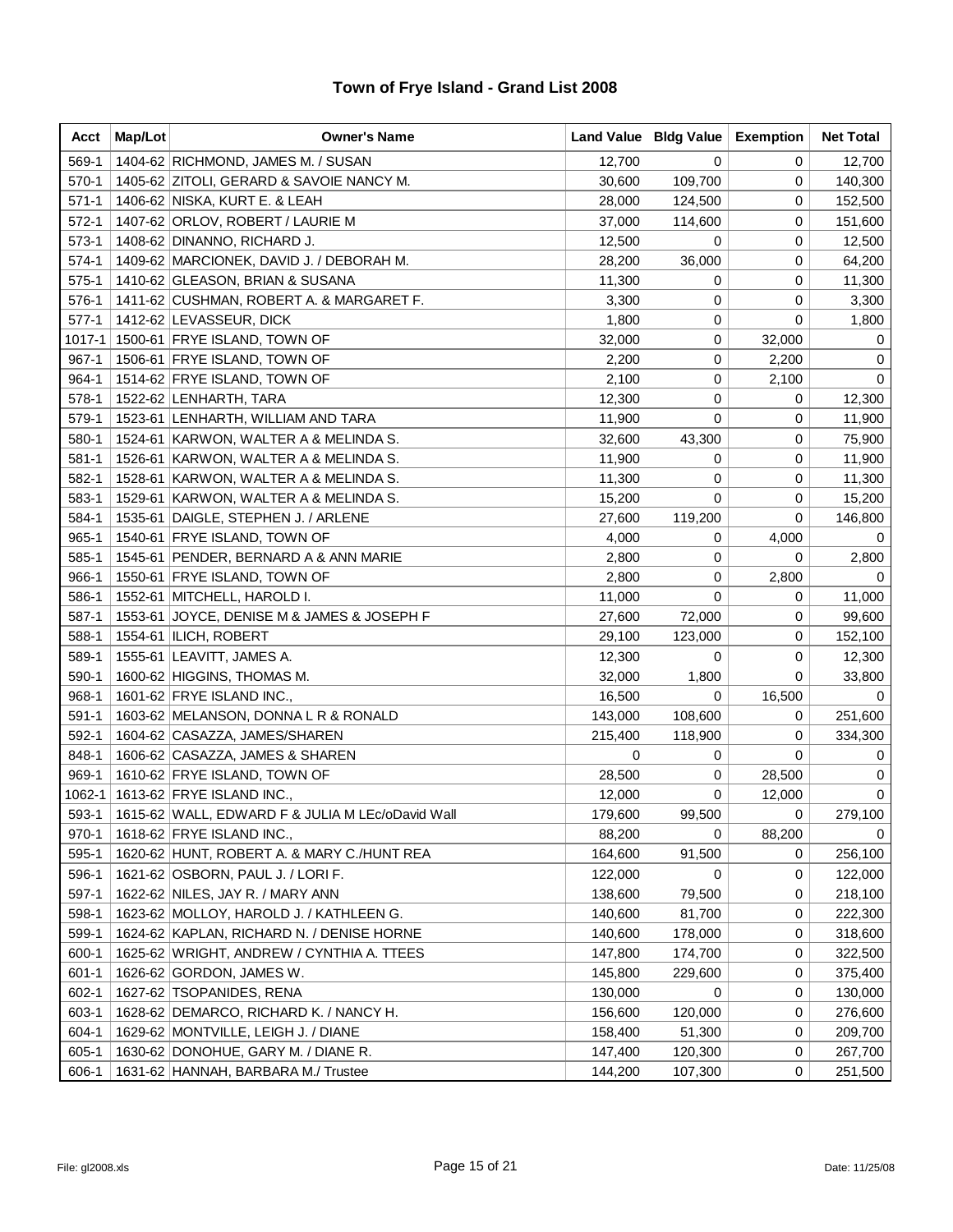| Acct      | Map/Lot | <b>Owner's Name</b>                           |         | Land Value   Bldg Value | <b>Exemption</b> | <b>Net Total</b> |
|-----------|---------|-----------------------------------------------|---------|-------------------------|------------------|------------------|
| $607 - 1$ |         | 1632-62 HANCHETT, KENNETH E.                  | 142,600 | 114,200                 | 0                | 256,800          |
| 608-1     |         | 1633-62 POTTS, KATHLEEN A / JOSEPH J          | 148,200 | 124,800                 | 0                | 273,000          |
| 609-1     |         | 1634-62 ARONSON, BARBARA S.                   | 147,000 | 229,200                 | 0                | 376,200          |
| 610-1     |         | 1635-62 BEAR, ADAM J. / MARYANNE              | 148,200 | 121,400                 | 0                | 269,600          |
| $611 - 1$ |         | 1636-62 HOOPER, ALLEN L. / SHERRY A.          | 148,600 | 92,600                  | 0                | 241,200          |
| 612-1     |         | 1637-62 STEISS, JAMES E. / HOLLY A.           | 148,600 | 54,200                  | 0                | 202,800          |
| 613-1     |         | 1638-62 GORRA, FERRIS G. TRUSTEE              | 151,000 | 76,500                  | 0                | 227,500          |
| 614-1     |         | 1639-61 PRIESTLEY, LORNA B. FAMILY TRUST      | 148,600 | 55,800                  | 0                | 204,400          |
| 615-1     |         | 1640-61 SIMPSON, EDWIN / GRAYCE               | 145,800 | 146,600                 | 0                | 292,400          |
| 616-1     |         | 1641-61 LENEHAN, GARY / JANICE                | 141,000 | 141,000                 | 0                | 282,000          |
| $971 - 1$ |         | 1642-61 FRYE ISLAND INC.,                     | 16,000  | 0                       | 16,000           | 0                |
| $972 - 1$ |         | 1646-61 FRYE ISLAND INC.,                     | 17,400  | 0                       | 17,400           | 0                |
| $617 - 1$ |         | 1648-61 HYVONEN, EERO J.                      | 47,600  | 0                       | 0                | 47,600           |
| 618-1     |         | 1649-61 MAZZOLA, MIKE / KIRSI                 | 196,600 | 122,700                 | 0                | 319,300          |
| 620-1     |         | 1651-61 KOKARAS JR., PETER A. / JUNE L. TTEES | 148,600 | 93,600                  | 0                | 242,200          |
| $621 - 1$ |         | 1652-61 DABRITZ, KARL / KAREN                 | 152,600 | 191,800                 | 0                | 344,400          |
| $801 - 1$ |         | 1653-61 SEAWARD JR., DANIEL O / LINDA P       | 172,000 | 0                       | 0                | 172,000          |
| 622-1     |         | 1655-61 BOVAIRD, NEILL L. / JADWIGA M.        | 136,600 | 132,500                 | 0                | 269,100          |
| 974-1     |         | 1656-61 CRIVELLARO, CHARLES P./ANN E. TTEES   | 12,500  | 0                       | 0                | 12,500           |
| 623-1     |         | 1657-61 CRIVELLARO, CHARLES P. & ANN E./TH    | 152,900 | 100,600                 | 0                | 253,500          |
| 806-1     |         | 1659-61 FRYE ISLAND TOWN OF,                  | 127,200 | 0                       | 127,200          | 0                |
| $975 - 1$ |         | 1660-61 FRYE ISLAND INC.,                     | 40,000  | 0                       | 40,000           | 0                |
| 624-1     |         | 1667-61 THIBODEAU, MICHAEL                    | 152,600 | 56,300                  | 0                | 208,900          |
| 625-1     |         | 1668-61 ELINOFF, WILLIAM C / JANICE L         | 152,600 | 158,400                 | 0                | 311,000          |
| 626-1     |         | 1669-61 ELINOFF, JANICE L.                    | 134,000 | 0                       | 0                | 134,000          |
| 976-1     |         | 1670-61 FRYE ISLAND INC.,                     | 13,000  | 0                       | 13,000           | 0                |
| $627 - 1$ |         | 1671-61 WEISE, E.F. CHRISTIAN                 | 144,600 | 100,600                 | 0                | 245,200          |
| 628-1     |         | 1672-61 WEISE, E.F. CHRISTIAN / MARIANNE      | 130,400 | 0                       | 0                | 130,400          |
| 629-1     |         | 1673-61 ANSON, KENT F & ELIZABETH M           | 144,600 | 158,600                 | 0                | 303,200          |
| 630-1     |         | 1674-61 ANSON, KENT F                         | 122,400 | 17,300                  | 0                | 139,700          |
| $977-1$   |         | 1675-61 FRYE ISLAND INC.,                     | 13,400  | 0                       | 13,400           | $\mathbf 0$      |
| 631-1     |         | 1676-61 DEMING, ROBERT N. / MARY A.           | 141,800 | 119,500                 | 0                | 261,300          |
| 632-1     |         | 1677-61 SCHUTZ, JOHN E. / CAROL A.            | 148,600 | 117,600                 | 0                | 266,200          |
| 633-1     |         | 1678-61 OHANESIAN, KRISTI                     | 175,600 | 174,300                 | 0                | 349,900          |
| 634-1     |         | 1679-61 LEMIEUX, GERARD                       | 164,200 | 92,900                  | 0                | 257,100          |
| 635-1     |         | 1680-61 OSSI, MICHAEL J. / JACQUELINE W.      | 150,600 | 138,800                 | 0                | 289,400          |
| 636-1     |         | 1681-61 JOHNSON, EDWARD P. / KAREN M.         | 141,800 | 93,300                  | 0                | 235,100          |
| 637-1     |         | 1682-61 BOURQUE, PAUL L. / RUTH A.            | 157,000 | 145,600                 | 0                | 302,600          |
| 638-1     |         | 1683-61 WILSON JR., MALCOLM / NELLIE          | 141,200 | 57,800                  | 0                | 199,000          |
| 639-1     |         | 1684-61 SULLIVAN, MARK                        | 121,600 | 0                       | 0                | 121,600          |
| 640-1     |         | 1685-61   WEIDNER, WILLIAM A.                 | 12,500  | 0                       | 0                | 12,500           |
| 982-1     |         | 1686-60 FRYE ISLAND INC.,                     | 20,600  | 0                       | 20,600           | 0                |
| 642-1     |         | 1690-60 TALMADGE, PAUL C. & PATRICIA A.       | 204,200 | 108,900                 | 0                | 313,100          |
| $900 - 1$ |         | 1692-60 FRYE ISLAND INC.,                     | 16,800  | 0                       | 16,800           | 0                |
| 849-1     |         | 1694-60 GARDINI, LAWRENCE E / JAYNE E         | 185,200 | 64,100                  | 0                | 249,300          |
| 644-1     |         | 1695-60 GARDINI, LAWRENCE E. / JAYNE E.       | 16,800  | 24,200                  | 0                | 41,000           |
| $901 - 1$ |         | 1696-60 FRYE ISLAND, TOWN OF                  | 1,600   | 0                       | 1,600            | $\mathbf 0$      |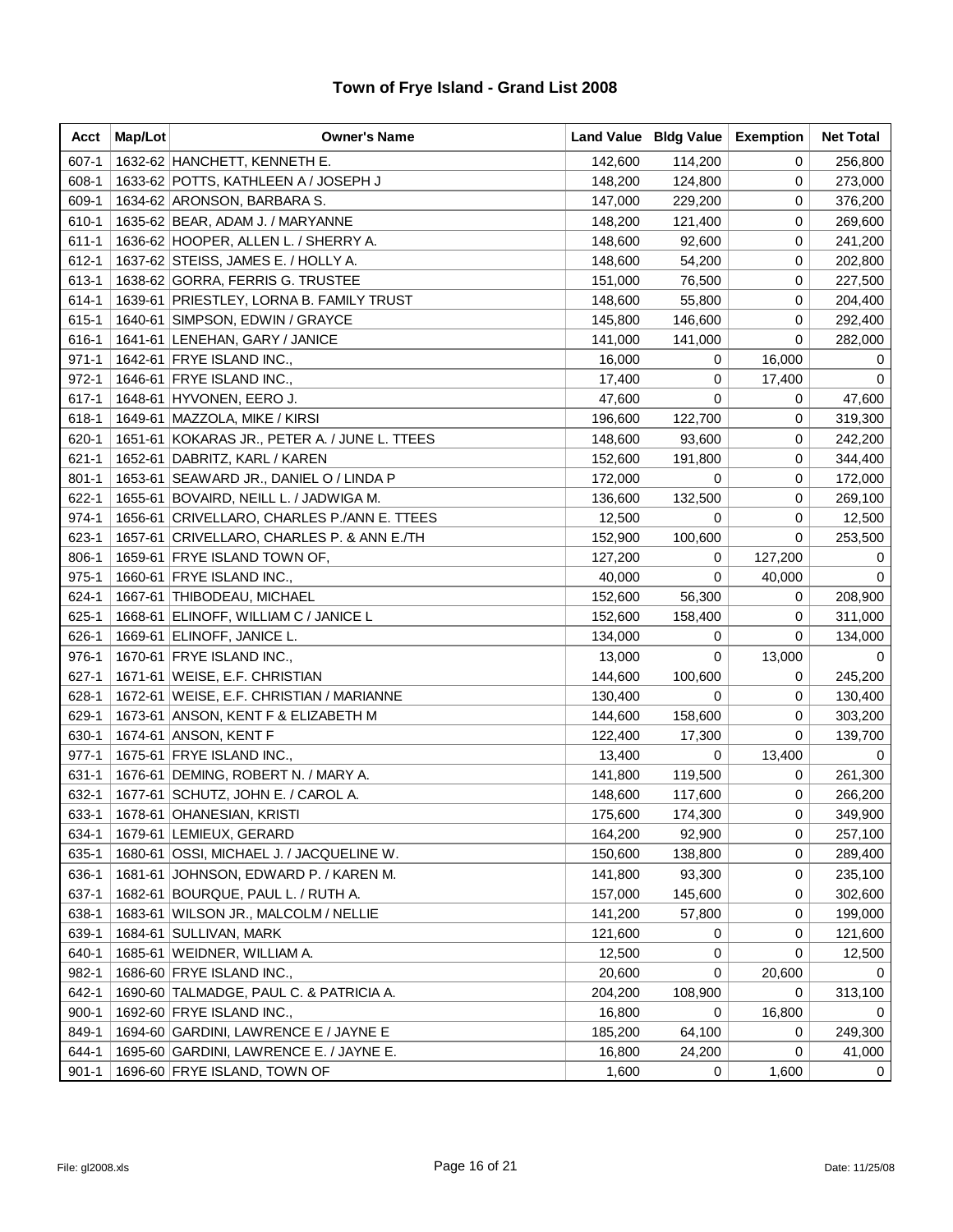| Acct      | Map/Lot | <b>Owner's Name</b>                                     |        | Land Value   Bldg Value | <b>Exemption</b> | <b>Net Total</b> |
|-----------|---------|---------------------------------------------------------|--------|-------------------------|------------------|------------------|
| 645-1     |         | 1697-60 YULE, LANCE S.                                  | 11,200 | 0                       | 0                | 11,200           |
| 646-1     |         | 1698-60 PHILBRICK, WESLEY A/NELSA W                     | 33,400 | 86,100                  | 0                | 119,500          |
| 647-1     |         | 1699-60 RUCCI, JACQUELINE M.                            | 12,700 | 0                       | 0                | 12,700           |
| 983-1     |         | 1700-61 FRYE ISLAND INC.,                               | 3,700  | 0                       | 3,700            | 0                |
| 984-1     |         | 1706-61 FRYE ISLAND INC.,                               | 1,500  | 0                       | 1,500            | 0                |
| 648-1     |         | 1708-61 WILLETTE, ROBERT                                | 12,300 | 0                       | 0                | 12,300           |
| 649-1     |         | 1711-61 KETT, JOHN B. / THERESA M.                      | 32,400 | 118,500                 | 0                | 150,900          |
| 650-1     |         | 1712-61 Town of Frye Island,                            | 12,900 | 0                       | 12,900           | 0                |
| $651 - 1$ |         | 1713-61 SANVILLE, CHARLES J                             | 13,000 | 0                       | 0                | 13,000           |
| 985-1     |         | 1716-61 FRYE ISLAND INC.,                               | 3,200  | 0                       | 3,200            | 0                |
| 652-1     |         | 1719-61 HIGGINS, THOMAS M                               | 14,100 | 0                       | 0                | 14,100           |
| 986-1     |         | 1720-61 HIGGINS, THOMAS M                               | 1,900  | 0                       | 0                | 1,900            |
| 987-1     |         | 1723-61 FRYE ISLAND INC.,                               | 1,200  | 0                       | 1,200            | 0                |
| 653-1     |         | 1724-61 MURPHY, PAUL / ANN MARIE                        | 31,700 | 160,500                 | 0                | 192,200          |
| 988-1     |         | 1725-61 FRYE ISLAND INC.,                               | 1,700  | 0                       | 1,700            | 0                |
| 654-1     |         | 1726-61 WALBOURNE, MARY                                 | 12,700 | 0                       | 0                | 12,700           |
| 655-1     |         | 1727-62 QUIST, BERTIL G. / CAROL D.                     | 29,600 | 64,500                  | 0                | 94,100           |
| 656-1     |         | 1729-62 TALVY, PETER R./NANCY L.                        | 29,600 | 99,200                  | 0                | 128,800          |
| 657-1     |         | 1730-62 HANSEN, ROBERT W.                               | 12,700 | 0                       | 0                | 12,700           |
| 658-1     |         | 1731-62 CHARRETTE, EDMOND                               | 12,800 | 0                       | 0                | 12,800           |
| 659-1     |         | 1732-62 SPEED, WILLIAM J.                               | 13,000 | 0                       | 0                | 13,000           |
| 660-1     |         | 1733-62 BARRINGER, JOHN E. / CATHERINE M.               | 30,400 | 122,900                 | 0                | 153,300          |
| 661-1     |         | 1734-62 BALDWIN, DAVID H.                               | 19,600 | 0                       | 0                | 19,600           |
| 662-1     |         | 1736-62 MAZZOLA, MICHAEL S & KIRSI S                    | 31,300 | 92,400                  | 0                | 123,700          |
| 663-1     |         | 1737-62 LYONS, LORRAINE A.                              | 30,900 | 42,900                  | 0                | 73,800           |
| 664-1     |         | 1738-62 LYONS, PAUL J.                                  | 30,200 | 178,700                 | 0                | 208,900          |
| 666-1     |         | 1740-62 AMBROZAVITCH, PETER W./SUSAN M.                 | 35,900 | 102,800                 | 0                | 138,700          |
| 667-1     |         | 1741-62 SOLIMINI, VITO                                  | 33,600 | 112,300                 | 0                | 145,900          |
| 668-1     |         | 1745-62 HOLGERSEN, STEVEN                               | 12,900 | 0                       | 0                | 12,900           |
| 669-1     |         | 1746-62 SULLIVAN, JAMES J. JR.                          | 12,900 | 11,100                  | 0                | 24,000           |
| 670-1     |         | 1749-62 LEEMAN, SCOTT V.                                | 30,800 | 61,400                  | 0                | 92,200           |
| 672-1     |         | 1752-62 FAULK, HERMAN A. / DORIS C. & MACLEAN ELAINE L. | 36,400 | 51,900                  | 8,008            | 80,292           |
| 673-1     |         | 1753-62 HIGGINS, THOMAS M.                              | 30,200 | 37,600                  | 0                | 67,800           |
| 674-1     |         | 1754-62 MCCRILLIS, ROBERT                               | 13,500 | 1,800                   | 0                | 15,300           |
| 675-1     |         | 1755-62 KELLS, KERRY J. & LENORE K.                     | 19,000 | 0                       | 0                | 19,000           |
| 676-1     |         | 1757-62 KELLS, KERRY J./LENORE K. TTEES                 | 36,400 | 91,000                  | 0                | 127,400          |
| $677-1$   |         | 1758-62 RICHARDSON, CHERYL                              | 17,100 | 0                       | 0                | 17,100           |
| 678-1     |         | 1759-62 TABOR, JOHN C / ALLYSON M                       | 13,500 | 0                       | 0                | 13,500           |
| 679-1     |         | 1760-62 POWERS, TIMOTHY M. / NANCY A.                   | 13,400 | 0                       | 0                | 13,400           |
| 680-1     |         | 1761-62 FLYNN, ROBERT P & PATRICIA A                    | 29,800 | 180,300                 | 0                | 210,100          |
| 681-1     |         | 1762-62 WALGROVE SEBAGO LLC                             | 18,100 | 0                       | 0                | 18,100           |
| 989-1     |         | 1764-62 FRYE ISLAND INC.,                               | 3,000  | 0                       | 3,000            | 0                |
| 682-1     |         | 1767-62 STEVENS III, WILLIAM / LOUISE                   | 32,400 | 154,000                 | 0                | 186,400          |
| 1057-1    |         | 1768-62 FRYE ISLAND INC.,                               | 1,800  | 0                       | 1,800            | 0                |
| 990-1     |         | 1770-62 MARTELL, ROBIN A                                | 24,800 | 0                       | 0                | 24,800           |
| 683-1     |         | 1771-62 FRYE ISLAND TOWN OF,                            | 11,400 | 0                       | 11,400           | 0                |
| 684-1     |         | 1772-62 BOULANGER, PRISCILLA                            | 11,400 | 0                       | 0                | 11,400           |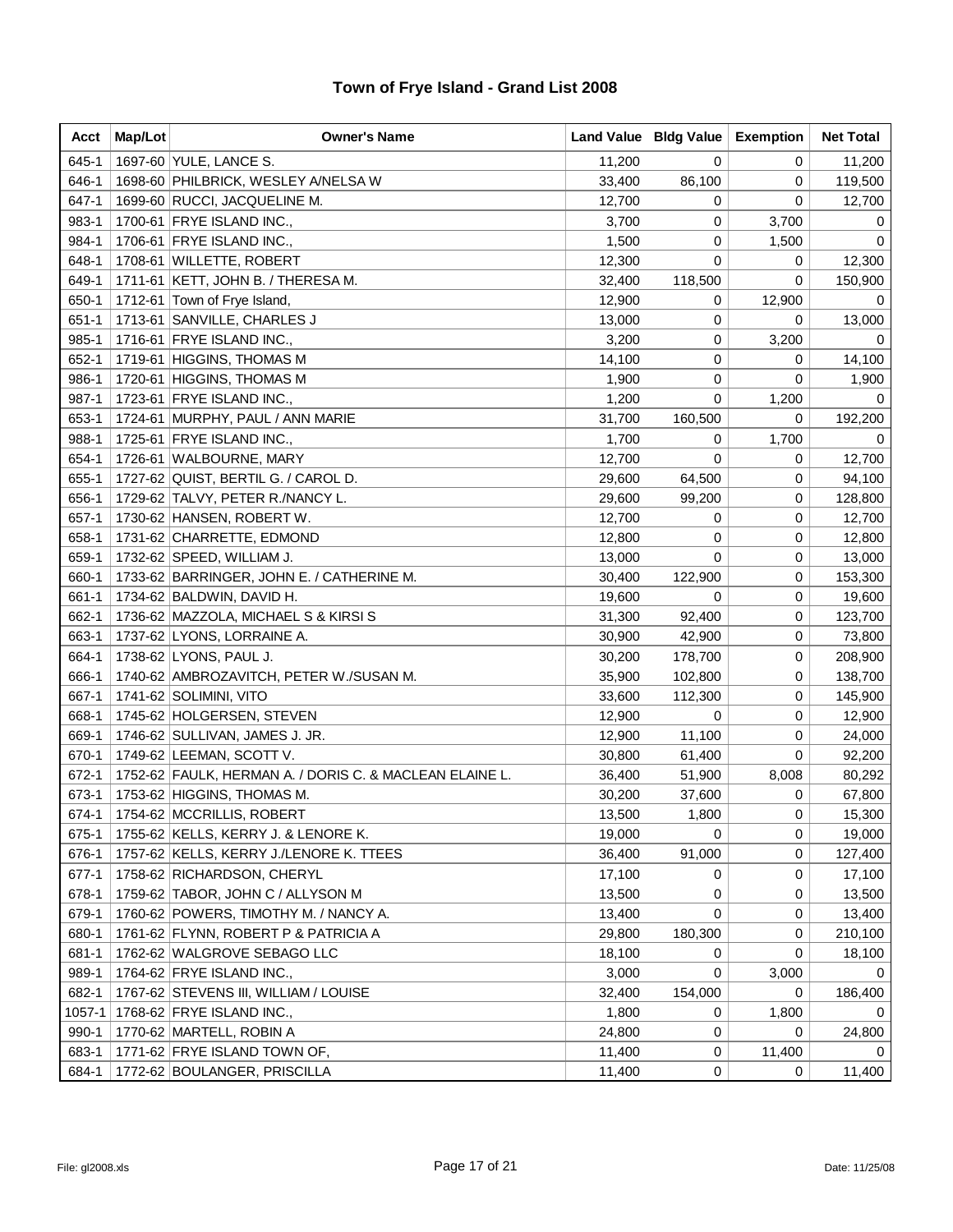| Acct       | Map/Lot | <b>Owner's Name</b>                                    |        | Land Value   Bldg Value | <b>Exemption</b> | <b>Net Total</b> |
|------------|---------|--------------------------------------------------------|--------|-------------------------|------------------|------------------|
| $991 - 1$  |         | 1773-62 FRYE ISLAND, TOWN OF                           | 1,100  | 0                       | 1,100            | 0                |
| 685-1      |         | 1774-62 CHRISTY, KRISTOPHER M/DIANE M                  | 27,800 | 179,500                 | 0                | 207,300          |
| 686-1      |         | 1775-62 DALY, NEIL & PAULA                             | 27,700 | 100,300                 | 0                | 128,000          |
| 687-1      |         | 1776-62 DRISCOLL, EUGENE C. & HART ELLEN               | 11,400 | 0                       | 0                | 11,400           |
| 688-1      |         | 1778-62 MESSER SR., DANIEL L.                          | 29,500 | 42,500                  | 0                | 72,000           |
| 992-1      |         | 1780-62 FRYE ISLAND INC.,                              | 3,900  | 0                       | 3,900            | 0                |
| 689-1      |         | 1786-62 PARASILITI, CLAIRE                             | 2,700  | 0                       | 0                | 2,700            |
| 993-1      |         | 1788-62 FRYE ISLAND INC.,                              | 1,800  | 0                       | 1,800            | 0                |
| 690-1      |         | 1789-62 BOYD, BRIAN R & BRETT                          | 12,600 | 0                       | 0                | 12,600           |
| 691-1      |         | 1790-62 MCKEE, JOHN H. / HELEN H.                      | 29,400 | 55,500                  | 0                | 84,900           |
| 692-1      |         | 1791-62 NADEAU, SCOTT/JULIE                            | 29,900 | 110,900                 | 0                | 140,800          |
| 994-1      |         | 1794-62 FRYE ISLAND INC.,                              | 2,800  | 0                       | 2,800            | 0                |
| 995-1      |         | 1796-62 FRYE ISLAND, TOWN OF                           | 2,500  | 0                       | 2,500            | 0                |
| 693-1      |         | 1800-62 MACOMBER, ROBERT T.                            | 18,900 | 0                       | 0                | 18,900           |
| 996-1      |         | 1802-62 FRYE ISLAND, TOWN OF                           | 2,600  | 0                       | 2,600            | 0                |
| 1061-1     |         | 1804-62 FRYE ISLAND INC.,                              | 1,800  | 0                       | 1,800            | 0                |
| 694-1      |         | 1805-62 FRYE ISLAND INC.,                              | 9,500  | 0                       | 9,500            | 0                |
| 695-1      |         | 1806-62 OSBORN, PAUL J. / LORI F.                      | 32,400 | 145,300                 | 0                | 177,700          |
| 696-1      |         | 1807-62 WITTLIFF, DAVID S./CATHERINE N.                | 32,400 | 118,000                 | 0                | 150,400          |
| 697-1      |         | 1808-62 PHILLIP ADAMS, REVOCABLE LIVING TRUST          | 33,700 | 142,900                 | 0                | 176,600          |
| 997-1      |         | 1809-62 FRYE ISLAND INC.,                              | 1,600  | 0                       | 1,600            | 0                |
| 698-1      |         | 1810-62 GORDON, JAMES W                                | 17,000 | 0                       | 0                | 17,000           |
| 699-1      |         | 1811-62 DONOHUE, GARY M. / DIANE R.                    | 6,300  | 0                       | 0                | 6,300            |
| 700-1      |         | 1812-62 POTTS, KATHLEEN A. & POTTS JOSEPH              | 23,500 | 0                       | 0                | 23,500           |
| 702-1      |         | 1814-62 RILEY, HEATHER                                 | 37,200 | 41,900                  | 0                | 79,100           |
| 703-1      |         | 1815-62 BARLOW, JEFFREY G. & MELISA                    | 15,900 | 0                       | 0                | 15,900           |
| 704-1      |         | 1816-62 MOSES, JAMES P.                                | 15,900 | 0                       | 0                | 15,900           |
| 705-1      |         | 1817-62 SAVAGE, TODD S. & LINDA M. & PRENT             | 15,900 | 0                       | 0                | 15,900           |
| 706-1      |         | 1818-62 CORNUT, CHARLES L. / SHIRLEY E.                | 15,900 | 0                       | 0                | 15,900           |
| 998-1      |         | 1822-61 FRYE ISLAND INC.,                              | 6,700  | 0                       | 6,700            | 0                |
| $707-1$    |         | 1828-61 HYVONEN, EERO J.                               | 28,000 | 92,500                  | 0                | 120,500          |
| 708-1      |         | 1829-61 GATELY, WILLIAM / ELAINE                       | 32,400 | 110,700                 | 0                | 143,100          |
| 709-1      |         | 1831-61   MACDONALD, JANE                              | 32,300 | 68,400                  | 0                | 100,700          |
| 710-1      |         | 1832-61 BURGESS, THOMAS A. / JUDITH A.                 | 32,400 | 81,400                  | 0                | 113,800          |
| 711-1      |         | 1833-61 PORT HARBOR REALTY LLC, PORT HARBOR REALTY LLC | 16,000 | 0                       | 0                | 16,000           |
| $712-1$    |         | 1834-61 GUTHRIE, JACQUELINE                            | 32,400 | 61,300                  | 0                | 93,700           |
| 713-1      |         | 1835-61 BOVAIRD, NEILL L. / JADWIGA M.                 | 3,200  | 0                       | 0                | 3,200            |
| 1000-1     |         | 1836-61 CRIVELLARO, CHARLES P./ANN E. TTEES            | 3,200  | 0                       | 0                | 3,200            |
| $714-1$    |         | 1837-61 BARTLETT JR., JOHN S. / CAMILLE E              | 3,200  | 0                       | 0                | 3,200            |
| 715-1      |         | 1838-61 LOWE, ELAINE                                   | 3,200  | 0                       | 0                | 3,200            |
| 716-1      |         | 1839-61 LOWE, DAVID C. / ELAINE                        | 32,400 | 114,800                 | 0                | 147,200          |
| $1001 - 1$ |         | 1842-61 FRYE ISLAND INC.,                              | 5,500  | 0                       | 5,500            | 0                |
| $717-1$    |         | 1846-61 BOYD, ROSEMARIE A. BOYD TRUST-2004             | 15,900 | 0                       | 0                | 15,900           |
| 718-1      |         | 1847-61 BOYD, JOHN R. BOYD TRUST-2004                  | 37,800 | 107,800                 | 0                | 145,600          |
| 1002-1     |         | 1848-61 FRYE ISLAND INC.,                              | 1,700  | 0                       | 1,700            | 0                |
| 719-1      |         | 1849-61 PELISSIER, RICHARD L TRUSTEE                   | 33,800 | 139,200                 | 0                | 173,000          |
| 720-1      |         | 1850-61 HALADUN, WILLIAM G / JOANN D                   | 17,600 | 0                       | 0                | 17,600           |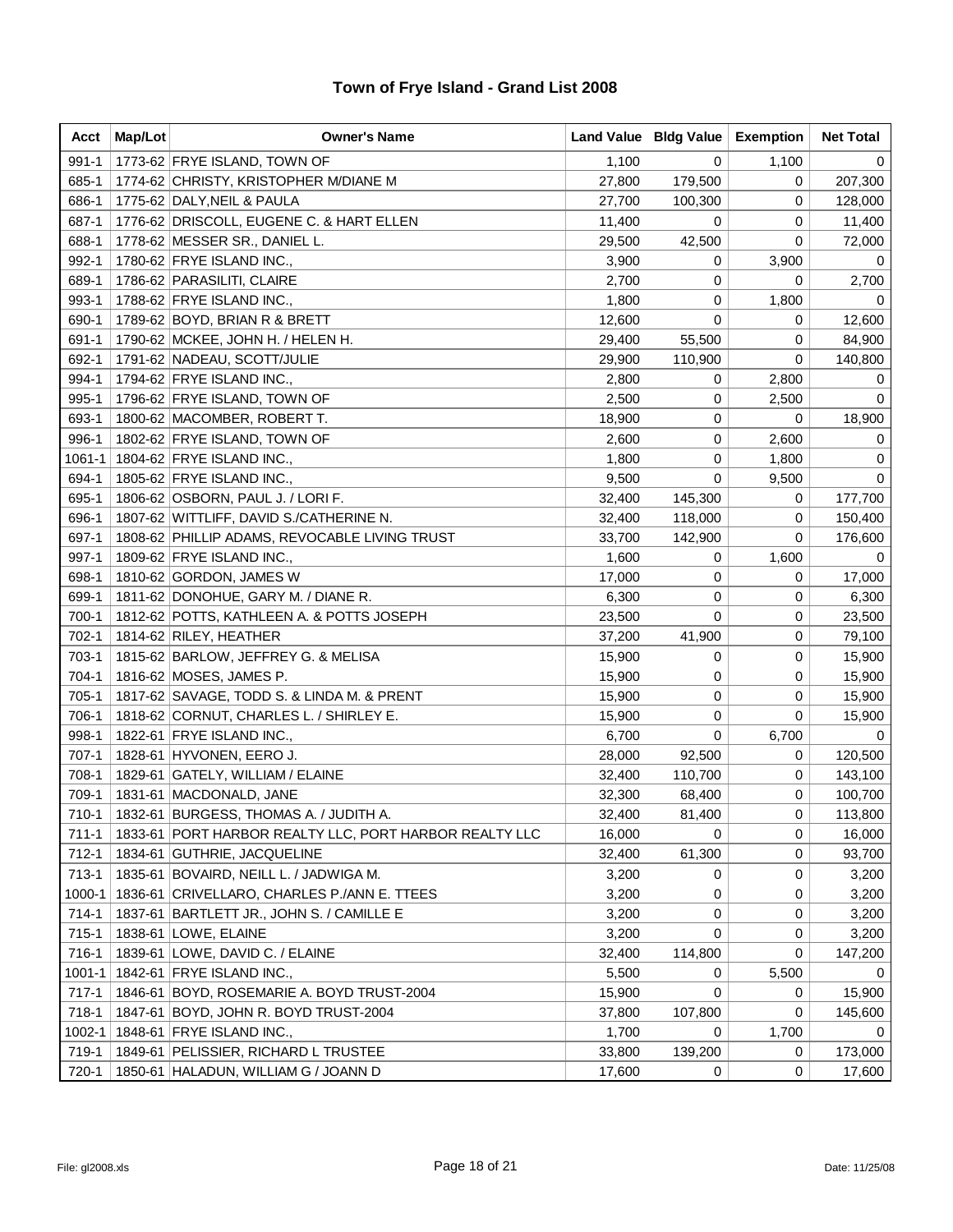| Acct      | Map/Lot | <b>Owner's Name</b>                        |        | Land Value   Bldg Value   Exemption |       | <b>Net Total</b> |
|-----------|---------|--------------------------------------------|--------|-------------------------------------|-------|------------------|
| 1003-1    |         | 1851-61 FRYE ISLAND INC.,                  | 1,800  | 0                                   | 1,800 | 0                |
| $721 - 1$ |         | 1852-61 HICKS, KENNETH C.                  | 18,500 | 0                                   | 0     | 18,500           |
| 722-1     |         | 1853-61   T-12 LLC,                        | 35,500 | 93,000                              | 0     | 128,500          |
| 723-1     |         | 1854-61 T-12 LLC,                          | 25,000 | 0                                   | 0     | 25,000           |
| 1004-1    |         | 1855-61 FRYE ISLAND INC.,                  | 2,000  | 0                                   | 2,000 | 0                |
| 724-1     |         | 1856-61 HARRIS, DUNCAN B. / BETH O.        | 19,500 | 0                                   | 0     | 19,500           |
| 725-1     |         | 1857-61 FRYE ISLAND INC.,                  | 7,800  | 0                                   | 7,800 | 0                |
| 726-1     |         | 1858-61 SCHUTZ, CAROL A.                   | 35,700 | 140,200                             | 0     | 175,900          |
| $11 - 1$  |         | 1859-61 OHANESIAN, KRISTI                  | 7,800  | 0                                   | 0     | 7,800            |
| $727-1$   |         | 1860-61 PIPER, GREGORY W. / ELIZABETH L.   | 17,700 | 0                                   | 0     | 17,700           |
| 978-1     |         | 1861-61 FRYE ISLAND INC.,                  | 1,800  | 0                                   | 1,800 | 0                |
| 728-1     |         | 1862-61 POOLER, ADAM / JACOB / PATRICK     | 17,200 | 0                                   | 0     | 17,200           |
| 729-1     |         | 1863-61   POOLER, ANN MARIE                | 11,900 | 0                                   | 0     | 11,900           |
| 1005-1    |         | 1864-61 FRYE ISLAND INC.,                  | 8,400  | 0                                   | 8,400 | 0                |
| $812 - 1$ |         | 1865-61 FRYE ISLAND INC.,                  | 7,600  | 0                                   | 7,600 | $\mathbf 0$      |
| 730-1     |         | 1866-61 ALEXANDER, FRANCIS E. / SHORT MARY | 28,200 | 138,500                             | 0     | 166,700          |
| 979-1     |         | 1867-61 FRYE ISLAND INC.,                  | 1,200  | 0                                   | 1,200 | 0                |
| 731-1     |         | 1868-61 FRYE ISLAND TOWN OF,               | 2,300  | 0                                   | 2,300 | 0                |
| 980-1     |         | 1870-61 FRYE ISLAND INC.,                  | 2,300  | 0                                   | 2,300 | 0                |
| 732-1     |         | 1872-61 HOLGERSEN, STEVEN M                | 32,500 | 6,300                               | 0     | 38,800           |
| 733-1     |         | 1874-61 SAVOIE, DENISE J.                  | 35,400 | 189,900                             | 0     | 225,300          |
| 734-1     |         | 1875-61 COULSEY, RAMONA A.                 | 32,100 | 120,700                             | 0     | 152,800          |
| $981 - 1$ |         | 1876-61 SULLIVAN, MARK                     | 3,100  | 0                                   | 0     | 3,100            |
| 810-1     |         | 1877-61 FRYE ISLAND INC.,                  | 1,600  | 0                                   | 1,600 | 0                |
| $811 - 1$ |         | 1878-61 FRYE ISLAND INC.,                  | 6,200  | 0                                   | 6,200 | 0                |
| 735-1     |         | 1879-61 FRYE ISLAND INC.,                  | 1,600  | 0                                   | 1,600 | 0                |
| 899-1     |         | 1880-60 FRYE ISLAND INC.,                  | 1,600  | 0                                   | 1,600 | 0                |
| 736-1     |         | 1881-60 BATES, CLIFFORD S & THERESA L      | 32,100 | 166,100                             | 0     | 198,200          |
| 898-1     |         | 1882-60 FRYE ISLAND INC.,                  | 2,300  | 0                                   | 2,300 | 0                |
| 737-1     |         | 1884-60 SHORTILL, THOMAS F.                | 15,500 | 0                                   | 0     | 15,500           |
| 897-1     |         | 1886-60 FRYE ISLAND, TOWN OF               | 2,500  | 0                                   | 2,500 | 0                |
| 738-1     |         | 1887-60 YULE, LANCE S.                     | 12,400 | 41,800                              | 0     | 54,200           |
| 739-1     |         | 1888-60 TORRA, ANTHONY N. / MARY L.        | 28,100 | 142,000                             | 0     | 170,100          |
| 740-1     |         | 1889-60 DISALVO, ANDREW J. / CELINE M.     | 28,100 | 115,900                             | 0     | 144,000          |
| 741-1     |         | 1890-60 MESSERVEY, AMBROSE H               | 32,400 | 181,900                             | 0     | 214,300          |
| 743-1     |         | 1892-60   NOBLE, SHIRLEY                   | 28,400 | 124,000                             | 0     | 152,400          |
| 744-1     |         | 1896-60 ROOS, MARTIN F.                    | 12,000 | 0                                   | 0     | 12,000           |
| 896-1     |         | 1898-60 FRYE ISLAND INC.,                  | 2,900  | 0                                   | 2,900 | $\Omega$         |
| 745-1     |         | 1900-60 BISHOP, THOMAS & NANCY             | 28,600 | 153,000                             | 0     | 181,600          |
| $851 - 1$ |         | 1901-61 BROWN, MICHAEL J / SHARON D        | 34,600 | 142,400                             | 0     | 177,000          |
| 746-1     |         | 1903-61 ROCKWELL, THOMAS P.                | 12,000 | 0                                   | 0     | 12,000           |
| 932-1     |         | 1904-61 FRYE ISLAND INC.,                  | 1,900  | 0                                   | 1,900 | 0                |
| 747-1     |         | 1906-61 REALI, JAMES                       | 28,600 | 7,900                               | 0     | 36,500           |
| 748-1     |         | 1907-61 PENDER, BERNARD A/ANN MARIE        | 12,000 | 0                                   | 0     | 12,000           |
| $933-1$   |         | 1908-61 FRYE ISLAND INC.,                  | 1,400  | 0                                   | 1,400 | 0                |
| 1018-1    |         | 1910-61 FRYE ISLAND INC.,                  | 1,400  | 0                                   | 1,400 | 0                |
| 749-1     |         | 1911-61   MACVANE, ERIC J/GINA L           | 12,000 | 0                                   | 0     | 12,000           |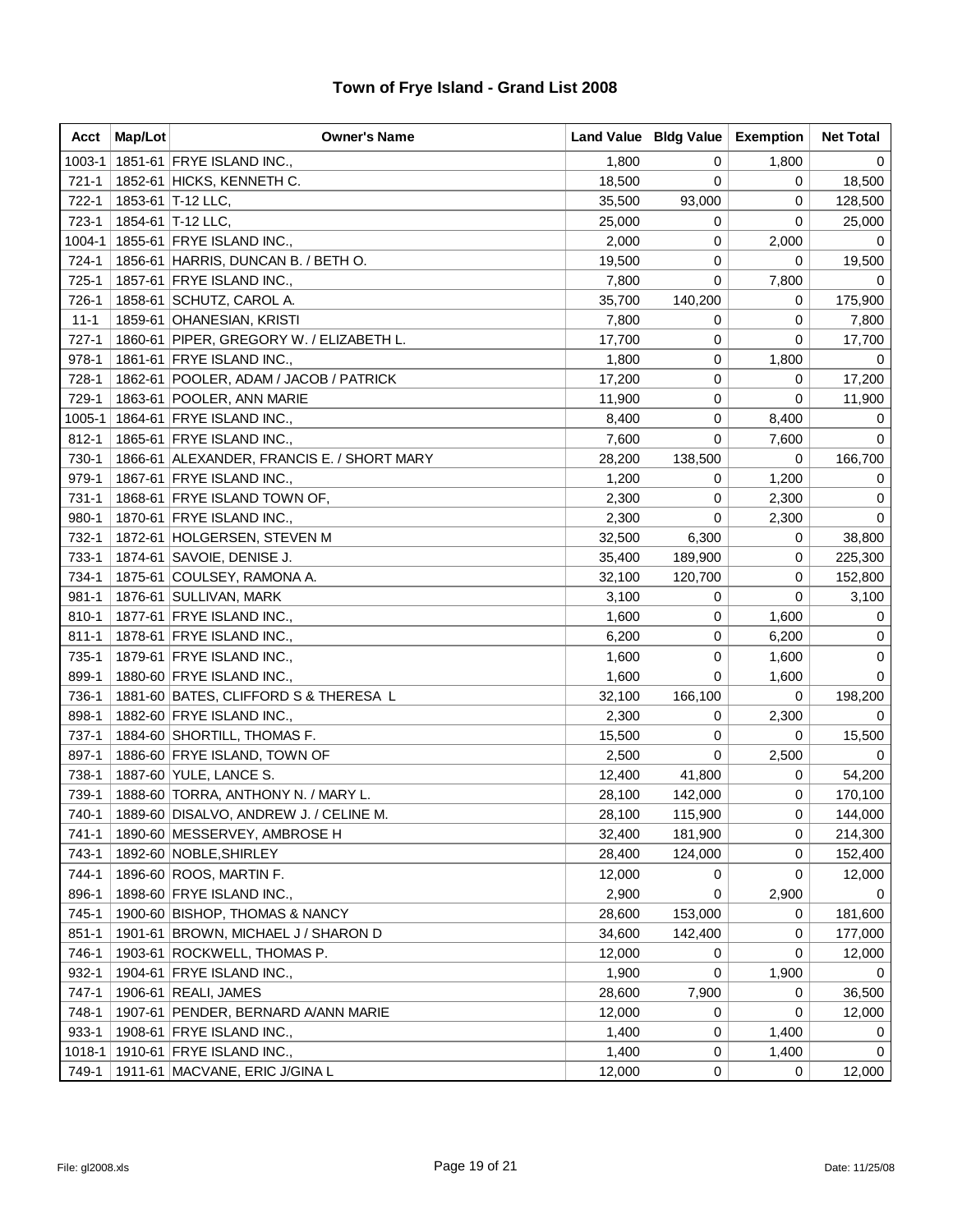| Acct      | Map/Lot | <b>Owner's Name</b>                                 |         | Land Value   Bldg Value | <b>Exemption</b> | <b>Net Total</b> |
|-----------|---------|-----------------------------------------------------|---------|-------------------------|------------------|------------------|
| 1019-1    |         | 1914-61 FRYE ISLAND INC.,                           | 3,900   | 0                       | 3,900            | 0                |
| 1020-1    |         | 1920-61 FRYE ISLAND INC.,                           | 1,900   | 0                       | 1,900            | 0                |
| 750-1     |         | 1921-61 FRYE ISLAND INC.,                           | 12,400  | 0                       | 12,400           | 0                |
| $751-1$   |         | 1922-61 YANICKY, JOHN F. / ALICE R.                 | 2,400   | 0                       | 0                | 2,400            |
| 752-1     |         | 1923-61 FRYE ISLAND TOWN OF,                        | 605,000 | 109,700                 | 714,700          | 0                |
| 852-1     |         | 1924-61 FRYE ISLAND INC.,                           | 1,700   | 0                       | 1,700            | 0                |
| 753-1     |         | 1925-61 KIRK, JOHN M & LINDA J                      | 11,400  | 0                       | 0                | 11,400           |
| 853-1     |         | 1926-61 TYACK, WILLIAM J                            | 29,200  | 56,800                  | 0                | 86,000           |
| 754-1     |         | 1927-61 CLAYTON, KENNETH J/CHRISTINE M              | 12,300  | 0                       | $\mathbf 0$      | 12,300           |
| $755-1$   |         | 1928-61 HELBICK JR., JOSEPH J.                      | 29,700  | 130,300                 | 0                | 160,000          |
| 756-1     |         | 1929-61 HELBICK JR., JOSEPH J.                      | 13,100  | 0                       | 0                | 13,100           |
| $757-1$   |         | 1930-61 HELBICK JR., JOSEPH J.                      | 12,400  | 0                       | 0                | 12,400           |
| 1022-1    |         | 1936-61 FRYE ISLAND INC.,                           | 4,100   | 0                       | 4,100            | 0                |
| 758-1     |         | 1939-61 MORSE III, JAMES H. / SALLY E.              | 12,900  | 0                       | 0                | 12,900           |
| 759-1     |         | 1940-61 RENZ, WILLIAM F.                            | 12,400  | 0                       | 0                | 12,400           |
| 928-1     |         | 1941-61 YATES, DEREK L                              | 30,900  | 167,400                 | 0                | 198,300          |
| 760-1     |         | 1943-61 GASCO, BRUCE A./TARA A                      | 29,500  | 77,800                  | 0                | 107,300          |
| 761-1     |         | 1944-61 THE RICHARD AND DIANE BEAUDOIN FAMILY TRUST | 29,000  | 39,000                  | 0                | 68,000           |
| 762-1     |         | 1945-61 RUBIN, DAVID V. L.                          | 12,400  | 0                       | 0                | 12,400           |
| 763-1     |         | 1946-61 KAKITIS, LEON H/SALLY E.                    | 29,000  | 112,700                 | 0                | 141,700          |
| 765-1     |         | 1948-60 MYATT, JOHN                                 | 32,000  | 95,900                  | 0                | 127,900          |
| 766-1     |         | 1949-60 MYATT, JOHN/ROBERTA L.                      | 12,000  | 0                       | 0                | 12,000           |
| $903-1$   |         | 1950-60 FRYE ISLAND INC.,                           | 2,200   | 0                       | 2,200            | 0                |
| 880-1     |         | 1957-60 FRYE ISLAND INC.,                           | 1,200   | 0                       | 1,200            | 0                |
| 767-1     |         | 1958-60 LIBBY, ROBERT W & CYNTHIA F                 | 2,400   | 0                       | 0                | 2,400            |
| 768-1     |         | 1959-60 LIBBY, ROBERT W/CYNTHIA F                   | 28,700  | 59,500                  | 0                | 88,200           |
| $902 - 1$ |         | 1960-60 FRYE ISLAND INC.,                           | 1,600   | 0                       | 1,600            | 0                |
| 769-1     |         | 1962-60 KIRBY, ROBINSON J. & CAITLIN H.             | 28,300  | 115,900                 | 0                | 144,200          |
| 770-1     |         | 1963-60 BLOOM, DEBORAH A                            | 28,300  | 39,700                  | 0                | 68,000           |
| $771-1$   |         | 1964-60 RUCCI, RONALD S. / JACQUELINE M.            | 29,700  | 101,200                 | 0                | 130,900          |
| $772-1$   |         | 1967-61   MCLATCHY, PAUL / ELIZABETH                | 2,400   | 0                       | 0                | 2,400            |
| 1027-1    |         | 1970-61 FRYE ISLAND INC.,                           | 3,900   | 0                       | 3,900            | 0                |
| $938-1$   |         | 1972-61 FRYE ISLAND INC.,                           | 3,000   | 0                       | 3,000            | 0                |
| 773-1     |         | 1978-61   DEL CAMP, BRIAN J.                        | 11,000  | 0                       | 0                | 11,000           |
| 774-1     |         | 1982-61 ROKES, RICHARD A. & MICHELLE M.             | 27,800  | 139,500                 | 0                | 167,300          |
| $775-1$   |         | 1984-61 REBUCK, BERNICE                             | 11,500  | 0                       | 0                | 11,500           |
| 776-1     |         | 1985-61 FRYE ISLAND TOWN OF,                        | 2,400   | 0                       | 2,400            | 0                |
| $777-1$   |         | 1986-62 CHAPIN, JULIE                               | 184,600 | 175,500                 | 0                | 360,100          |
| 778-1     |         | 1987-62 ROGERS, WINIFRED J                          | 184,600 | 150,300                 | 0                | 334,900          |
| 779-1     |         | 1988-62 ASHLEY, MICHAEL A. / JUDITH L. TTEES        | 178,400 | 165,900                 | 0                | 344,300          |
| 780-1     |         | 1989-62 WHITE, PAUL J.                              | 176,600 | 138,400                 | 0                | 315,000          |
| 781-1     |         | 1990-62 JACKSON, ROSEMARY F TRUSTEE                 | 176,600 | 155,900                 | 0                | 332,500          |
| 782-1     |         | 1991-62 REALI, FRANK / CARMELA A.                   | 176,600 | 105,000                 | 0                | 281,600          |
| 783-1     |         | 1992-62 HAMBLETON, BARBARA J.                       | 176,600 | 52,800                  | 0                | 229,400          |
| 784-1     |         | 1993-62 HILL JR, LAWRENCE W.                        | 176,600 | 64,300                  | 0                | 240,900          |
| 929-1     |         | 1994-62 FRYE ISLAND INC.,                           | 14,200  | 0                       | 14,200           | 0                |
| 785-1     |         | 1997-62 MARCIONEK, DAVID J. / DEBORAH M.            | 40,500  | 400                     | 0                | 40,900           |